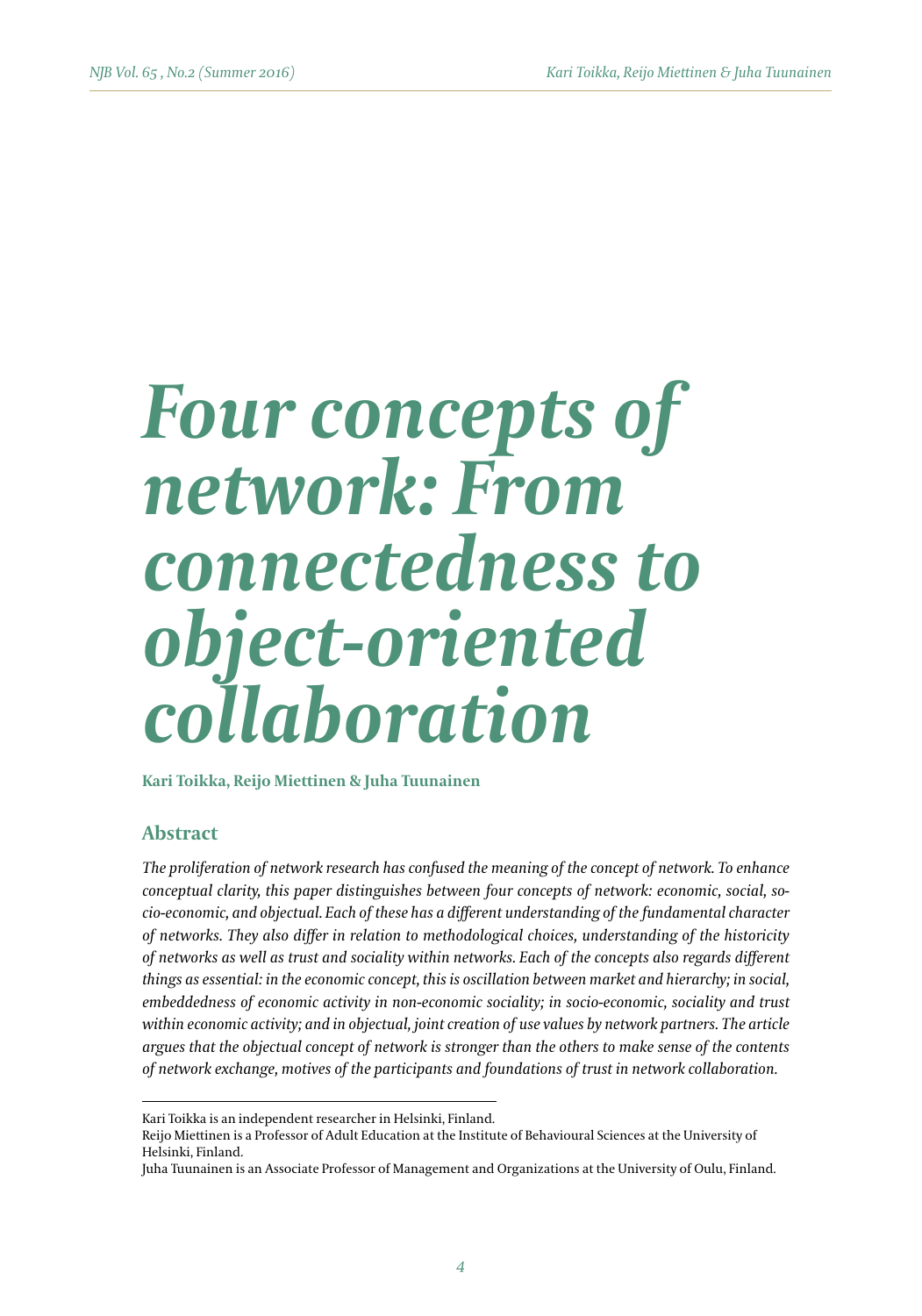## **1. Introduction**

After decades of peripheral use (Scott 2000), the term "network" emerged at the turn of the millennium as one of the most fashionable buzzwords in social and business research and policymaking. Networks of innovators were introduced as a key issue in innovation studies (Freeman 1991) and, later on, the science and technology policy of the Organisation for Economic Co-operation and Development (OECD 1998). Further, the idea of the intentional planning of networks became a part of business management research (Håkansson and Snehota 1989), whereas the World Bank employed the notion of social capital, a close relative of network, with social scientists and economists becoming engaged in its measurement and promotion (Woolcock 1998). Actor network theory, in turn, gained popularity with its original network ontology (Latour 1993), and sociologist Manuel Castells (2000) renamed our era "the network society". And, economic and organizational sociologists studied networks in relation to two traditional forms of economic activity, i.e., markets and hierarchies (Granovetter 1985; Powell 1990). Finally, social network analysis (Wasserman and Faust 1994), following the sociometric tradition, gathered momentum.

Network research therefore has grown into a multi-disciplinary field of numerous established approaches. These have different origins, underline different aspects of networks, rely on different research methods and data and lead to different guidelines for networking. In so doing, they also use and develop different concepts of network. We will make a distinction between four such concepts: the economic, social, socio-economic and activity-based objectual concept of network. These concepts are ideal types that in practice exist as hybrids. They cross disciplinary boundaries but have stronger ties to some research approaches than others.

On the most abstract level, networks are understood as formal structures of nodes, links, and network positions (Nohria 1992: 4; Castells 2000: 501). In the form of social network analysis, this conception has been applied to a wide range of organizational topics from group problem solving to world political and economic systems (Wasserman and Faust 1994: 5–6). It holds that actors are not autonomous units but nodes in a larger constellation of links. The lasting patterns of these links are represented as quantifiable variables, such as centrality, betweenness, and cohesion, that provide "opportunities for or constraints on individual action" (Wasserman and Faust 1994: 3–4). Two kinds of criticisms have been presented against this view. First, when the activity of nodes is being explained by the node-link structure, little attention is paid to "what flows across the links" (Stinchcombe 1990: 381), i.e., to "the content of what it is that is being exchanged" in networks (Powell and Brantley 1992: 389). Second, the structural explanation of action lacks an adequate concept of agency. The critics thus point out that to make sense of networks we need to know the "values, preferences and projects" of their members (DiMaggio 1994: 39).

Departing from this ontological stance this article discusses four other ideas about networks. The first, *the economic concept of network*, is exemplified by transaction costs economics (Williamson 1985; 1996). According to it, a network, such as a long-term contract between companies, is an outcome of economic calculation. In the optimization of a firm's transaction costs, the network is a compromise between the flexibility of a market and the managerial control of a hierarchy. The new economic sociology (Granovetter 1985) has developed the social concept of network wherein economic relationships acquire network character through their embeddedness in trust-based social relationships that are a condition for efficient economic collaboration. The socio-economic concept of network has emerged as a critique of the economic one and finds networks to be an emergent form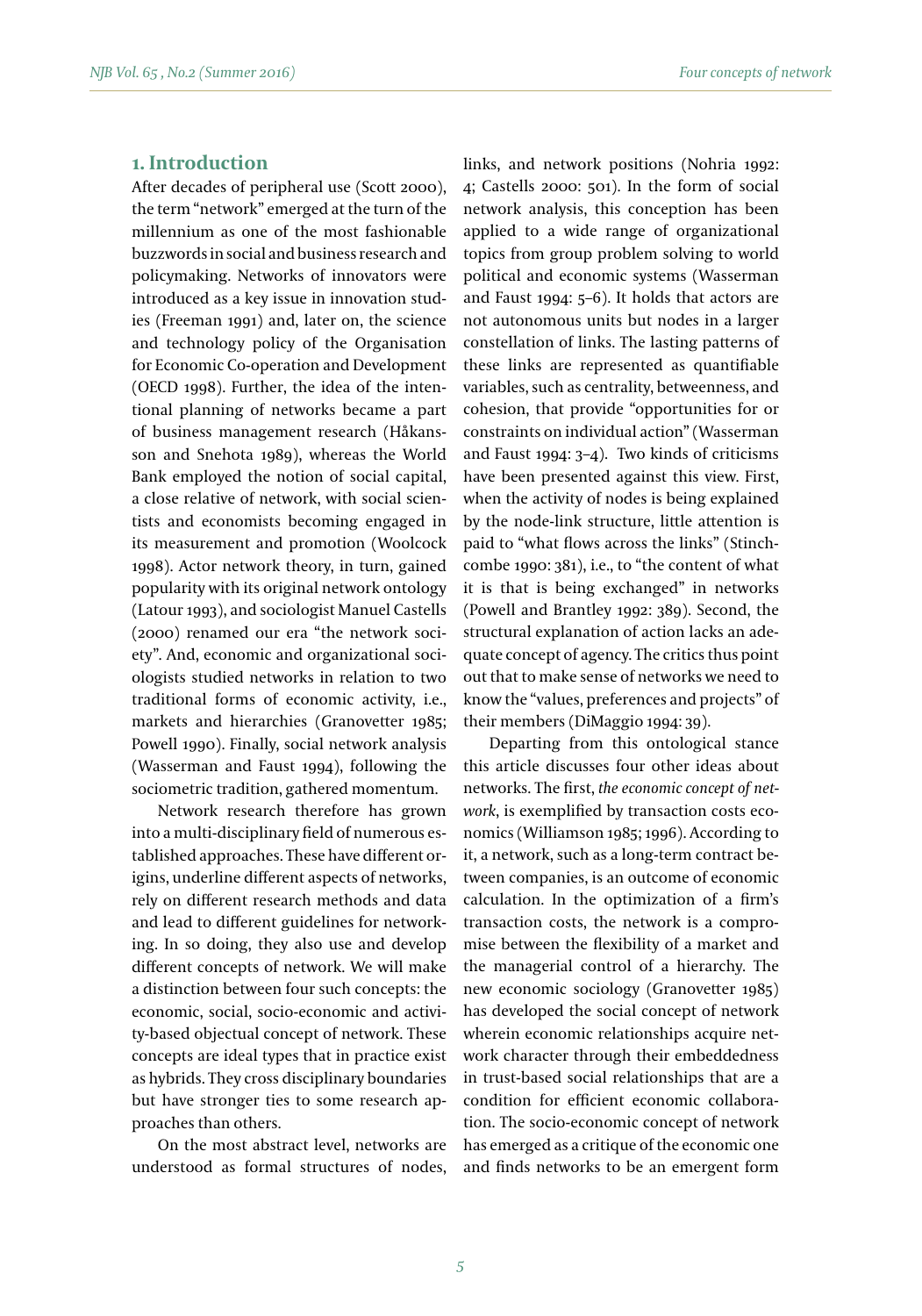of organization that are needed in innovative activity and in the production of complex products. Finally, the activity-based, objectual concept of network has its roots in science and technology studies (Miettinen 1999) and in cultural-historical activity theory (Engeström and al. 1999). It claims that an object of collaboration (technology, product) is the key motive of interaction and determines what kind of complementary expertise is needed in the work of creating an innovation.

In what follows we will clarify the central methodological challenges of each concept and highlight important disagreements between them. Three such challenges become evident through the comparison: the historicity of networks, the origins and foundations of trust and sociality in network interaction and the relationship between the structure and content of interaction in networks. We will discuss each of the network concepts separately, analyzing their position in relation to the methodological challenges taken up above.

# **2. The economic concept of network: network as a hybrid of market and hierarchy**

In neoclassical economics, a market is a borderline case of cooperative activity. It is about rational, self-interested behavior that is only minimally affected by social relations. "Under perfect competition there is no room for bargaining, negotiation, remonstration or mutual adjustment, and the various operators that contract together need not enter into recurrent or continuing relationships as a result of which they would get to know each other well" (Hirschman 1992: 123). Real markets are more or less saturated by social relations. From the neoclassical viewpoint these relations, however, are irrational albeit transitory departures from the ideal competitive model.

More recently, transaction cost economics (TCE; Williamson 1985), a descendant of neoclassical theory, has pushed the asocial nature

of homo economicus a step further. In neoclassical theory self-interest-seeking actors are rule followers who adhere to contracts and disclose all pertinent information on inquiry. TCE deprives them of these social virtues and analyzes economic activity in terms of "opportunism." According to Williamson (1985: 47), opportunism "refers to the incomplete or distorted disclosure of information, especially to calculated efforts to mislead, distort, disguise, or otherwise confuse". It is "self-interested seeking with guile" which "includes but is scarcely limited to more blatant forms, such as lying, stealing, and cheating" (Williamson 1985: 47).

The homo economicus of TCE is also impaired by "bounded rationality" (Simon 1957), which refers to the limited capacity of economic actors to deal with complex problems and thus to make fully rational choices. Obviously, opportunism and bounded rationality are problematic bases for contracts. They render contracts unavoidably incomplete and complex contracts unfeasible. Some theories (e.g., Macaulay 1963) may take this as a reason for replacing formal contracts with handshakes and trust. In its opportunistic world this kind of behavior would be non-rational for TCE. Instead, it makes breaches of contract expensive by building cost-effective contractual safeguards.

In TCE, the existence and dynamics of economic institutions, such as markets (contracts between firms) and hierarchies (internal authority structures of firms) is explained by opportunism and bounded rationality. Institutions exist to "organize transactions so as to economize on bounded rationality while simultaneously safeguarding them against the hazards of opportunism" (Williamson 1993: 59). When calculating transaction costs, firms oscillate between "make" and "buy", i.e., internalizing transactions into their hierarchy and externalizing them on the markets. In general, transactions that are uncertain, repetitive and require specialized resources will most likely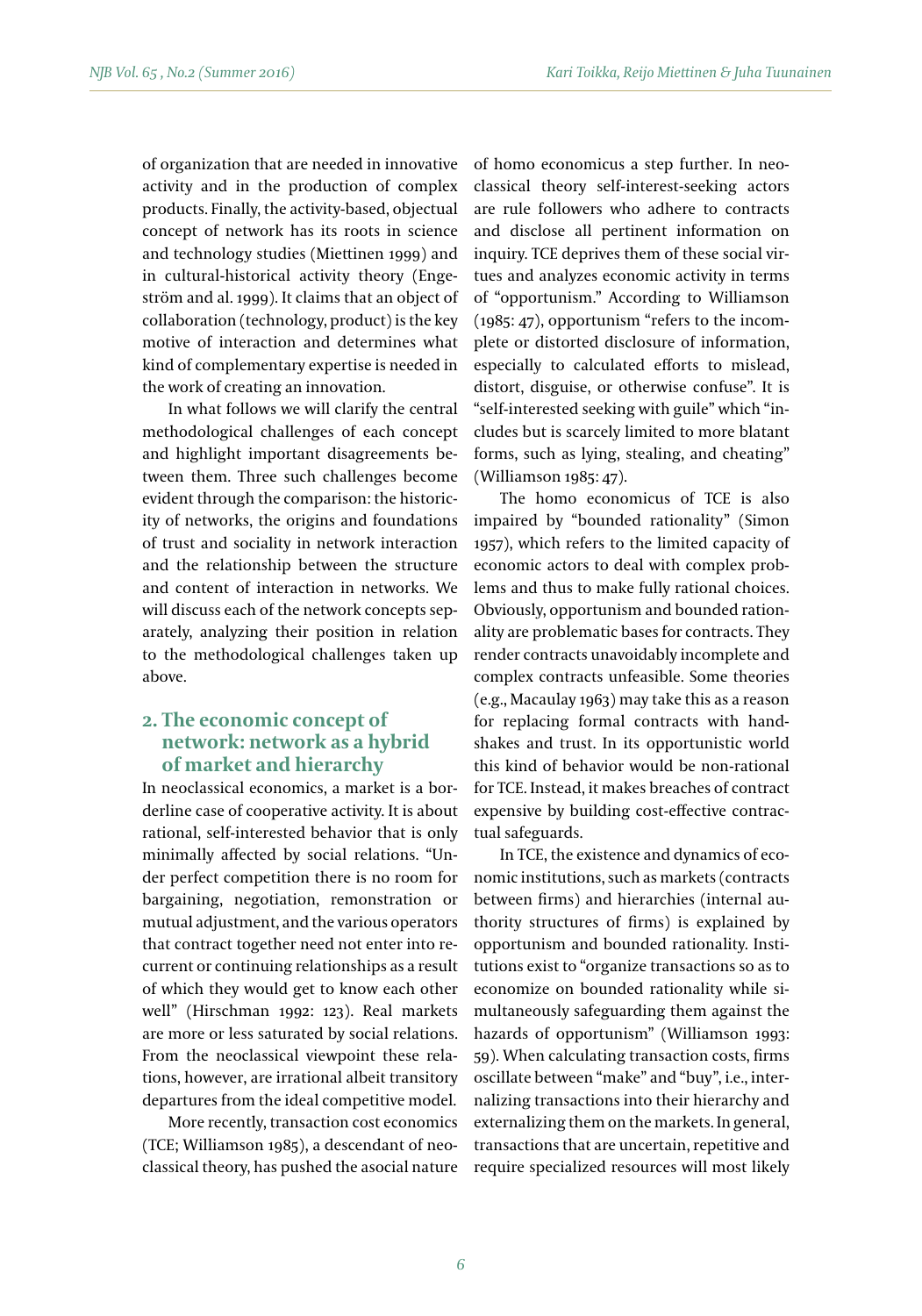take place within hierarchies. More straightforward and non-repetitive transactions are dealt with on the markets.

As well as TCE, several other theories also emphasize firms as independent entities visá-vis markets. Organizational identity theory (OIT), for instance, emphasizes the central, distinctive, and enduring characteristics of an organization (Albert and Whetten 1985) and pays attention to the ways in which organizations create boundaries by socially defining themselves, i.e., answering questions like "Who are we?" and "Who do we want to become?" (He and Brown 2013). The resource-based (RBV) view, on the other hand, focuses on an internal analysis of a company's valuable, rare, inimitable, and non-substitutable resources and the use of these to achieve sustained competitive advantage (Barney 1991). Finally, resource dependence theory (RDT), developed by Jeffrey Pfeffer and Gerald Salancik, conceptualizes firms as open systems that try to minimize their critical resource dependencies on external actors with the help of diverse managerial strategies, such as vertical integration, inter-organizational alliances, political action, executive succession, and revision of board composition (Hillman and al. 2009, cf. Håkansson and Snehota 2006). Because the focus of analysis in OIT and RBV is predominantly internal to an organization, we shall continue to address the economic concept of network by referring to TCE and RDT.

Although the sources of environmental uncertainties are understood differently in TCE and RDT, both theories emphasize the focal firm's perspective in managing these. In RDT, resources, activities, and behaviors that lie outside the focal firm's control are regarded as environmental factors. If these are critical to the firm's performance, i.e., if the firm is dependent on them, it will seek to minimize its dependencies either by internalizing the resources in its own organization (mergers, acquisitions) or absorbing them by using inter-organizational alliances. When oscillating between these alternatives, the firm considers their short-term coordination costs as well as prospects for its long-term survival and growth (Malatesta and Smith 2014). As noted by Malatesta and Smith (2014), the inter-organizational alliances discussed in RDT are thus similar to what Williamson (1996) calls networks, or "hybrids": various modes of the governance of "bilateral resource dependency" between firms, such as long-term contracting, reciprocal trading, and franchising. In TCE, markets, hierarchy, and networks are commensurable as efficient forms of transactions and as the objects of rational calculation. In dealing with the risk related to asset specificity, hierarchy is not the only possibility, but, along with RDT, another option is a contractually safeguarded network, given that the added investments in its governance are cost-effective.

Both theories thus see the inter-organizational alliances as issues of coordination and control. They also share the idea that such relations are "founded on opportunism and bounded rationality, and that organizations seek to control the critical aspects of their business network interactions in order to pursue their goals" (Rossignoli and Ricciardi 2015: 7). The theories, however, differ in their views on networks. RDT regards an entire industry as a network of interdependent companies, each of which seeks to acquire positional advantage in relation to others by means of exercising power (Rossignoli and Ricciardi 2015). TCE, in turn, considers that network is not a unique, qualitatively different form of organization but rather an intermediate fusion between market and hierarchy. Network lags behind market in economic incentives and individual adaptation but is well ahead of hierarchy. In control and coordinated adaptation network beats market but loses to hierarchy, in which administrative orders replace time-consuming and expensive contracts. According to Williamson (1996), a network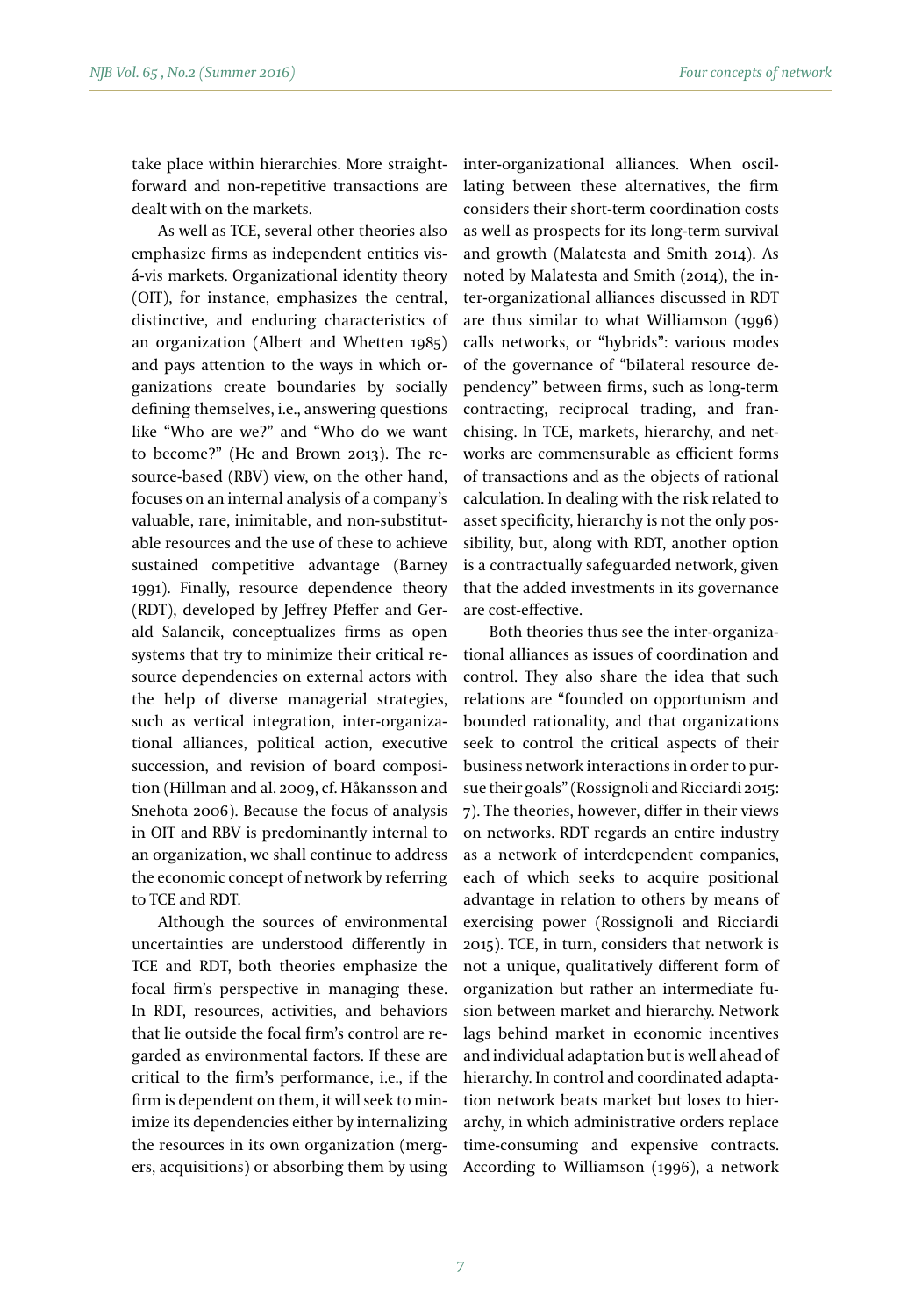is a hybrid *of* a market and hierarchy, not *with* them. Without a distinctive social quality of its own, it tends to be a transitory phase in the oscillation of firms between the two dominant forms of transaction.

In an opportunistic economy, the natural mindset is calculative. Williamson (1993) takes pains to prove that calculativeness makes a social tie strong enough to explain economic cooperation and that there is no need to refer to trust. According to him, this applies also to what is conventionally taken as an exemplary case of trust: diamond dealers in New York City. They seal deals with a handshake and without such institutional market elements as formal contracts and legal sanctions as back-ups. However, Williamson (1993: 471–472) argues that what is replacing these institutions is not trust but other institutions like private law, reputation bonds and the arbitration system of a close-knit Jewish community that enable the community to provide "cost-effective sanctions" for individual actors. For TCE, trust in economic relations is thus a misnomer of what, under closer examination, turns out to be a farsighted calculation of the benefits, risks and safeguards of transactions. Instead of trust, calculation implies a predictability of institutions achieved by sanctions hard enough to make the breaking of their rules economically irrational. Calculation and trust are mutually exclusive. Trust is non-calculative and therefore belongs to "very special relations between family, friends and lovers (Williamson 1993: 484). In a similar vein, RDT represents an economic explanation of inter-organizational alliances (Barringer and Harrison 2000) and largely omits discussion on trust: resource dependencies are the primary motivators for forming alliances by the use of which firms seek to increase their power over others in their operating environments.

# **3. The social concept of network: social embeddedness of the economy**

What economics throws out, sociology brings back in. Sociology has traditionally taken social relations as the necessary underpinning of markets and hierarchies. An approach known as new economic sociology (Granovetter 1985) posits that networks obtain social content that separates them from markets and hierarchies. Networks, defined as personal relationships, are the real basis of an economy in which well-functioning markets and hierarchies are embedded. Granovetter (1985: 488-490) argues that the contribution of TCE suffers from a dualistic position. It is "undersocialized" and "oversocialized" at the same time. It is undersocialized by its notion of opportunistic economic action and oversocialized in resorting to institutions as a resolution of the problems caused by opportunism. What is missing is the middle ground between individuals and institutions; the sociality consisting of ongoing personal interaction and social networks formed in this interaction. It is well known that "business relations are mixed up with social ones" (Granovetter 1985: 495), and that "[f]riendships and longstanding personal connections affect business connections everywhere" (Lohr 1982, cit. Granovetter 1985: 497). Refined into a methodological principle, this fact is called the "social embeddedness" of the economy.

New economic sociology views the real working of markets and hierarchies as an accomplishment of social networks wherein both are embedded. Look at a longstanding market relation and you will find a strong social network. An example is a long-term, fixed-price contract between contractors and subcontractors in the building industry (Granovetter 1985: 497–498). Economic rationality would suggest that these contracts are an incentive for subcontractors to shirk their performance requirements. This leads a contractor to either submit problematic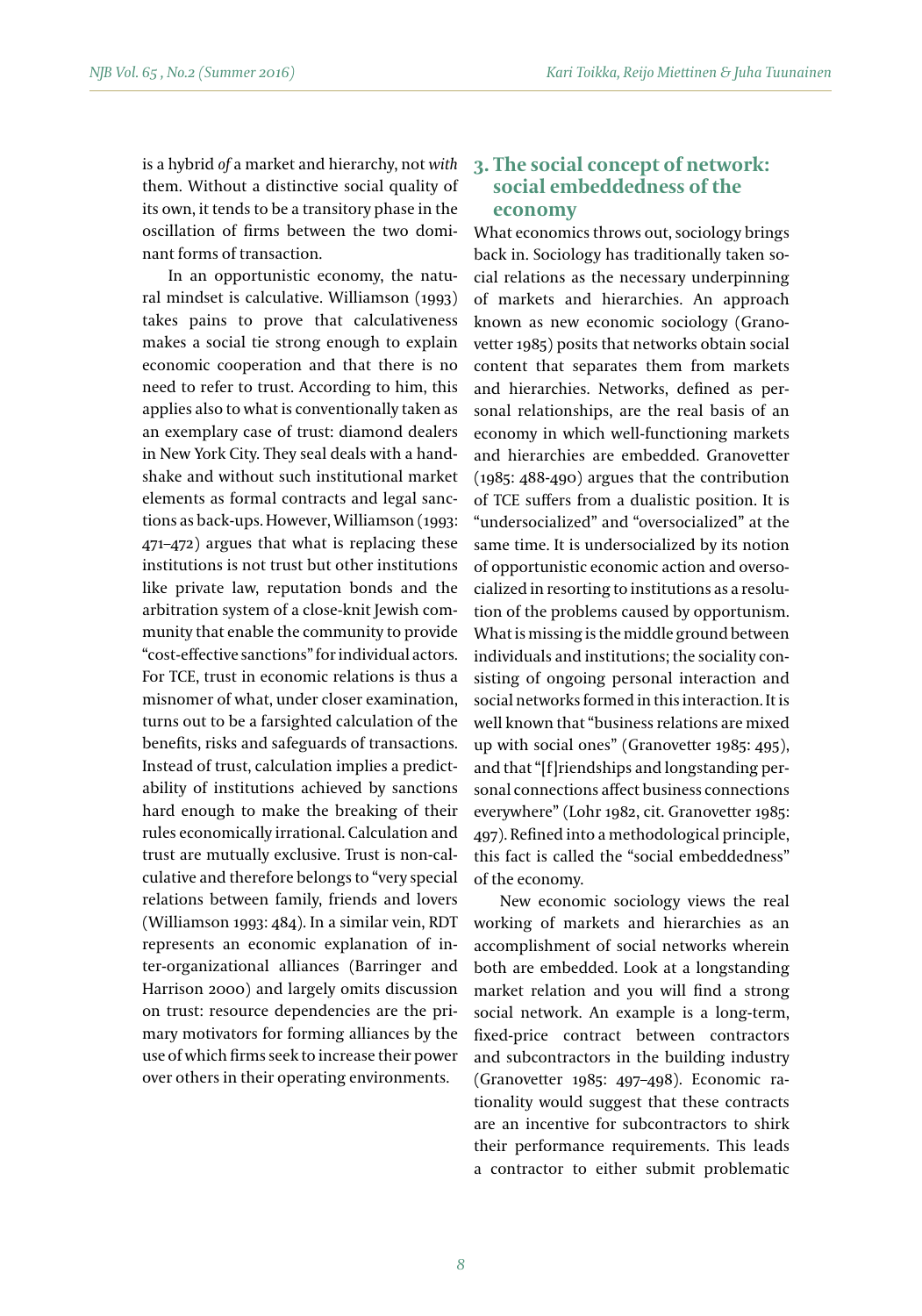transactions to market competition or internalize them into the firm's hierarchy. Yet this does not happen, because the contractor-subcontractor relations are embedded in the professional community of the building industry. This community is a much more effective way than a hierarchy to control the interaction. In addition, the economically rational reaction of the contractor would prove harmful by destroying the long-term social relations and the pleasure of the interaction accompanying them. Hierarchies are embedded in the same way. The best explanation of the efficiency of internalized transactions is not hierarchy as such but the fact that social networks within hierarchies can be denser than is possible between firms in markets (Granovetter 1985: 502).

Social networks are created and maintained in various places. For instance, in Uzzi's (1999) study on the banking business these include "wedding invitations, parties, dining, sports competitions, shows, and other social events" (Uzzi 1999: 484) that is, a social world beyond factories and offices. Granovetter (1985: 486, 498) adds to these kinds of venues of pure sociability work-related ones, such as professional communities and social interactions in workplaces. Social relations that develop in these contexts are saturated by familiarity, friendship and trust. Trust is here defined as the opposite of institutional arrangements which are its "functional substitutes" (Granovetter 1985: 489).

Apart from its economic-behaviorist formulations (Zafirovski 2005), social exchange theory can be regarded as an early variant of the social concept of network. Emerging from the seminal work of Bronisław Malinowski, George Homans and Peter Blau (Cropanzano and Mitchell 2005), the theory provides a general "frame of reference" (Emerson 1976: 359) to understanding human behavior in terms of exchange relations between actors. According to it, social relationships are composed of purposive actions by interdependent actors

who sustain reciprocity of long-term social relations by "giving others something more valuable to them than is costly to the giver" (Cropanzano and Mitchell 2005: 3). By means of establishing such mutually advantageous relations, actors thus engage in exchanges where they not only seek their own benefit but also gradually build trust and commitment, and thereby establish explicit or tacit norms that further strengthen ongoing reciprocal relations (Lambe and al. 2001).

In recent decades, social exchange theory has been used to analyze exchange relationships that take place in a variety of institutional contexts, including business-to-business relations (Lambe and al. 2001). Moreover, it has been acknowledged as compatible with literature on social capital (Adler and Kwon 2002), and has also figured in relation to the formal characteristics of network as a factor which is supposed to explain why some people, organizations, regions, and nations do better than others. According to Burt (1992; 2001), for instance, brokers bridge networks with "structural holes" between otherwise unconnected and non-redundant sources of information. They have a more social capital and competitive advantage compared with actors in "closed" networks with redundant ties between unconnected sources of information. Granovetter's (1973) thesis about the "strength of the weak ties", was a forerunner of this idea. Thereafter many others have come in on the debate on impacts of these two types of network structures and, respectively, the "bridging" and "bonding" social capital (Putnam 2000, 22-24).

Along with the research cited above, the social concept of network fills the network with a distinctive social content. In contrast to neoclassical and neoinstitutional economics, it brings these socialized networks into the economy. Economics is based on the duality of nonsocial, "rational" economic behavior and "nonrational" social behavior excluded from the economy. The social concept of network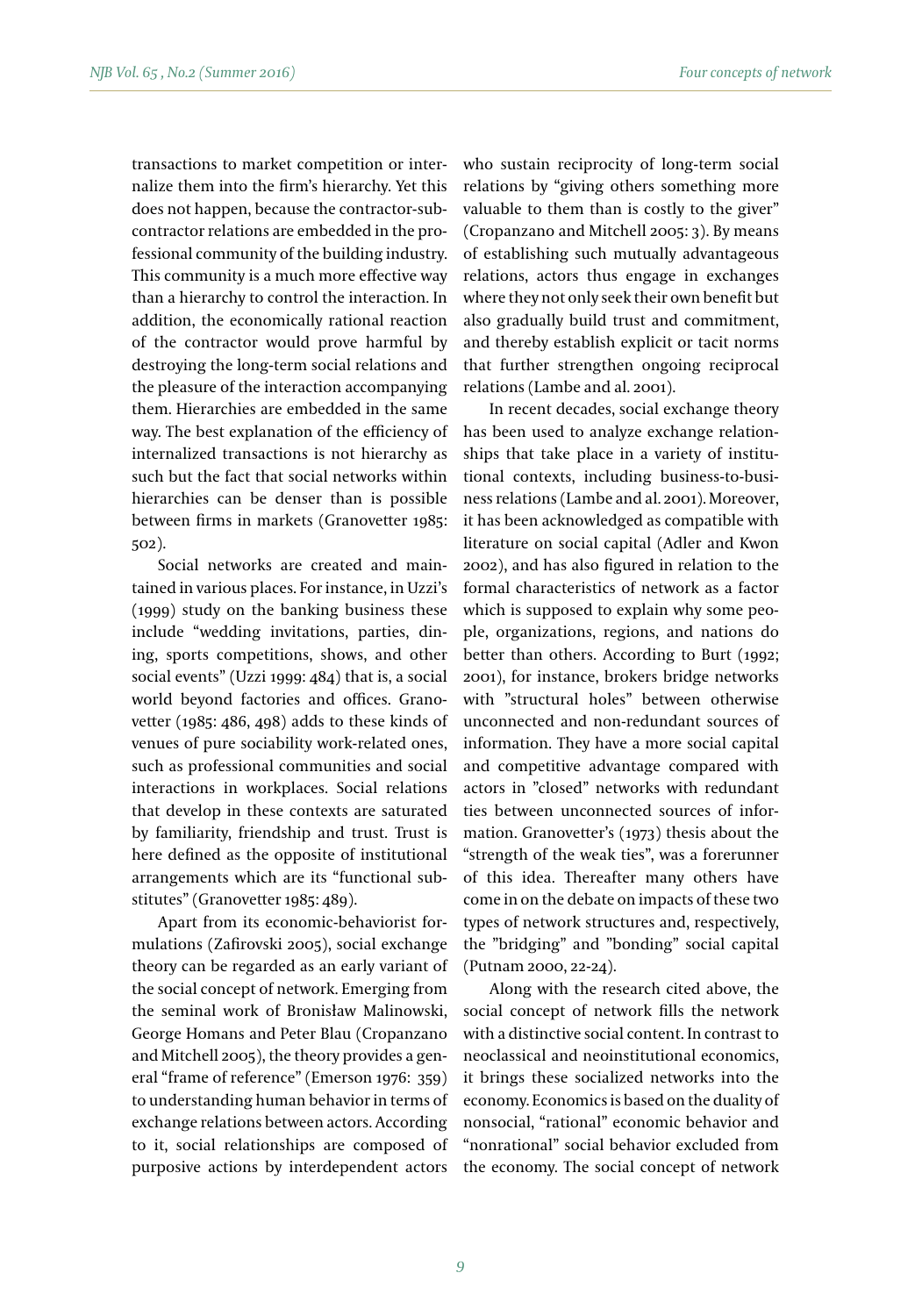reunites these two by embedding markets and hierarchies in social networks. However, the duality is bridged in a way that keeps it fundamentally unchanged. Embeddedness implies nonsocial markets and hierarchies that need to be embedded in extra-economic social networks (cf. Krippner 2001: 778). According to Uzzi (1996: 674), it "refers to the process by which social relations shape economic action [...]". The main causal arrow goes from social networks to economic relations. Social determinism is accentuated by cementing embeddedness as a transhistorical constant: all economies are embedded in social networks in basically the same way (Granovetter 1985: 482–483).

As embedded in social networks, economic relations get their share of the network sociality. Then, a "behavior that is culturally associated with familiar and non-commercial transactions is enacted as a part of the commercial exchange" (Uzzi 1999, 484). According to Uzzi (1999: 484), embeddedness provides "an essential *primary mechanism*  that promotes initial offers of trust and reciprocity that, if accepted and returned, solidify through reciprocal investments and self-enforcement". Having been successfully embedded, economic cooperation can realize the social capital of networks, for instance, as better information and privileged access to resources (Granovetter 1985: 490).

The emphasis on social networks may turn out to be problematic in accounting for the emergence of new economic networks. These have disintegrating effects on traditional work and residential communities, and as short-lived projects are not ideal in bringing about stable social relations. The result is an aggravation of "problem of trust" (Seligman 1997), a paradoxical situation where emerging institutions desperately need trust while themselves undermining its social basis. Signs of this self-destructive tendency of the economy and society include the "corrosion" of the committed and trustworthy employee character (Sennett 1998) and a lack of "adequate stocks of social capital" upon which "our economy, our democracy and even our health and happiness depend" (Putnam 2000: 28).

Although these analyses may not say much about new forms of network sociality, their message about the decline of the old social bases of the economy is compelling. Characteristic of current economic networks is their disembeddedness from traditional work and residential communities. In order to take seriously the social potential of the network cooperation, the dualistic frame of the non-social economy and the extra-economic sociality must be expanded to the non-dualistic social economy.

Since early capitalism there have been theorists who find that the market nourishes social virtues like honesty, civility and trustworthiness, as opposed to others who see it as a source of alienation and moral corrosion. As Hirschman (1992: 139) points out, along with the economic and social concepts of network there is a third alternative, which acknowledges that both opposite theses could hold true simultaneously: economic relations can be seen as a combination of self-interested individualism and social cooperation (Gintis and al. 2005) and the economy as a "moral economy" (Sayer 2000) with a much wider spectrum of rationalities than monetary calculation only.

## **4. The socio-economic concept of network: networks as organizations of innovation**

The specific character of the socio-economic concept of network can be summarized in three major claims. First, networks are historically new, emerging phenomenon characteristic of the knowledge economy of the late 20th century. Second, their emergence stems from the growing necessity to combine specialized complementary resources especially in high-technology industries. Third, they exhibit a specific social character if compared to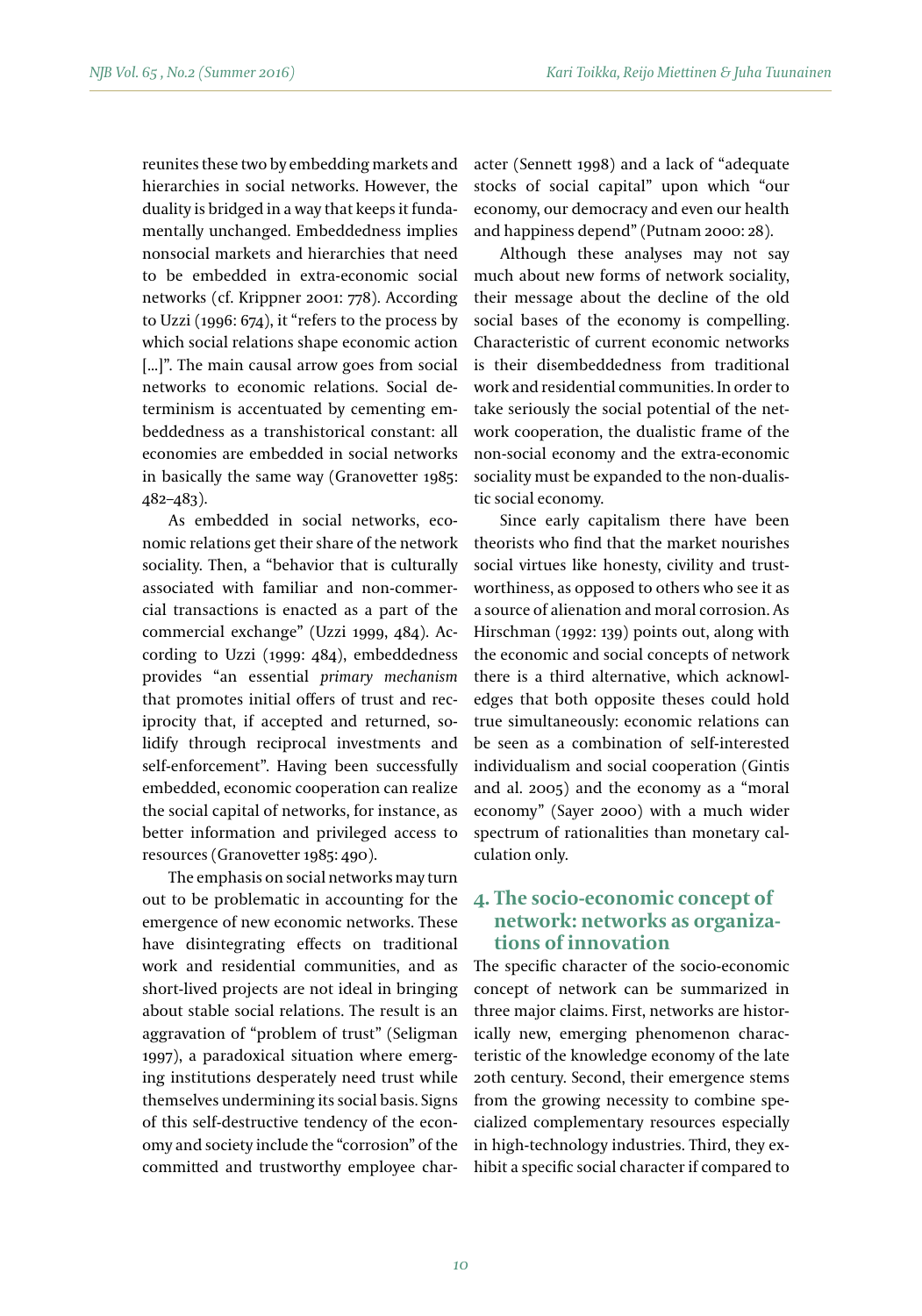markets and hierarchies. The socio-economic concept of network thus enables the reunion of two features of networks that were once regarded as exclusive: their specific sociality compared with markets and hierarchies, and their economic character.

A growing body of research on networks treats networks as an economic form parallel to markets and hierarchies (e.g., Powell 1990; Adler 2001; Thompson 2003; Benkler 2006). Views on the relation between these three forms vary. We find Powell's (1990) two-way definition as a standard. On the one hand, in contrast to the economic concept of network, a network is "neither market nor hierarchy" (Powell 1990: 277–279) but differentiated from these by its specific social character. The difference is crystallized in their respective coordination mechanisms: in markets, it is the price, in hierarchies, authority, and in networks, trust. On the other hand, in contrast to the notion of embeddedness, the sociality is not exogenous but endogenous to networks as a form of economic exchange (Powell 1990: 300).

In contrast to TCE, evolutionary economics argues that many networks are built to reduce the uncertainty of technological and market development and to bring about successful innovations with the extra profits these entail (DeBresson and Amesse 1991). The significance of these reasons emerges, for instance, from research on inter-firm alliances (Freeman 1991). The specificity of the network may become visible in the context of innovation, which often requires combination of specialized, complementary knowledge, technologies and know-how. In innovation studies, Powell and others (Powell and al. 1999) have explained the growth of biotechnology firms in terms of their "network centrality", measured by the number and diversity of links between organizations operating in the biotechnology field. The firms with the most relations are also the swiftest to increase them and, thereby, to open new avenues to

innovative activities. Also supplier networks (Saxenian 2000) and user networks (von Hippel 2005) are increasingly geared towards innovation.

In contrast to the economic and social concepts of network, the socio-economic concept connects networks to socio-economic evolution. On the one hand, it can be assumed that network cooperation is coeval with market and hierarchy (cf. von Hippel 2005: 77–80). On the other, market, hierarchy and network can be seen as historically successive forms. Broadly speaking, competition between market-oriented firms dominated until the end of the 19th century and large hierarchical corporations until the end of the 20th century. The rise of networks took place towards the turn of the millennium: an "extremely rapid growth" (Freeman 1991: 504) of innovation networks was observed due to the emergence of the "information-technological paradigm" (Freeman and Louçã 2001). Network can thus be regarded as a new organizational form characteristic to the current knowledge economy (Powell and al. 1996; Adler 2001).

In the socio-economic concept of network, the link between network and innovation is related to the production and distribution of knowledge (Powell and Grodal 2005). The increasing complexity of products requires new combinations of knowledge, technologies, actors and skills as well as various settings of production and use (Hobday and al. 2000). The scope of innovation expands beyond production and marketing as a result of intensified customization and user involvement (von Hippel 2005) known as continuous "reconfiguration" (Castells 2004: 10) or "co-configuration" (Victor and Boynton 1998). Products are also expanding to include services: in the US software industry two-thirds of revenues come from services (Benkler 2006: 45). Furthermore, services are developed quickly, as innovation-based economic competition is characterized by a "winner takes all" attitude. This is why keeping pace with the develop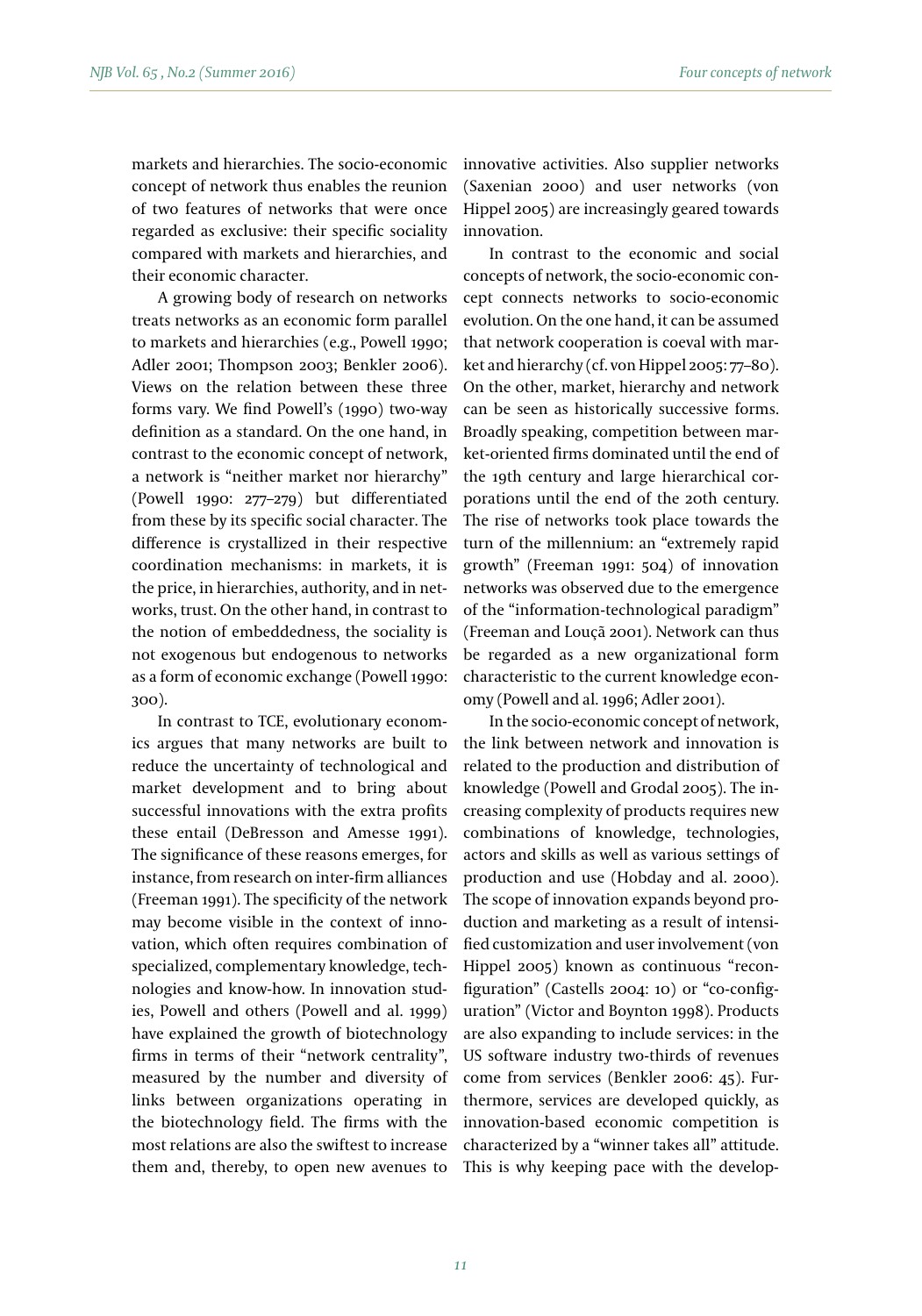ment of knowledge and reducing the time between invention and marketable product becomes essential (Powell 1990).

There can be seen a "match" between these new dimensions of competition and the specific social character of networks (Freeman and Louçã 2001). As organizational structures for mobilizing distributed actors and resources, networks are characterized by comprehensiveness and precision (Benkler 2006). To combine complementary resources, networks cross the organizational boundaries of markets and hierarchies vertically, between producers, suppliers and users, and horizontally, between different technologies, disciplines and expertise. These new social relationships are also supposed to change the content of collaboration and communication.

To be transferable in the market, knowledge must be explicated, packed and priced. And when a transaction takes place, it flows mainly one way, from seller to buyer. The same applies to hierarchies where standardized knowledge moves predominantly top-down from supervisors to subordinates and from planning departments to production units. Networks, in contrast, enable exchange that is more informal, intensive and comprehensive (Powell 1990; Ebers 1999; Adler 2001; Håkansson and Snehota 2006). As Powell (1990: 304) claims, networks are especially useful for the exchange of commodities whose value is not easily measured. Such qualitative matters as technological capability, a particular style of production, a spirit of innovation or a philosophy of zero defects are very hard to put a price tag on.

When consolidated, network relations also foster transformation of tacit knowledge into explicit one, thus accelerating knowledge production and transfer (Powell and Grodal 2005: 75). This double capacity of a network to connect diverse actors having complementary capabilities with channels for complex communication makes it "the locus of innovation" of complex knowledge-intensive products

and services. By combining dispersed knowledge, networks open up opportunities for their novel synthesis that is a typical mechanism of innovation (Smith-Doerr and Powell 2005: 385–386).

Because of the built-in uncertainty of their outcomes and means, emerging innovations are not specified enough to be coordinated by contracts or managerial control based on monetary calculation. Thus, differing from the economic and social concepts of network, the socio-economic concept views trust as a mode of economic rationality that is needed when neither calculation nor social networks are enough. For instance, Cohen and Fields (1999) found that networks in Silicon Valley are kept together by a "performance-based" trust, which is learned and reinforced through successful economic cooperation (also Meyerson and al. 1996; Sabel 1993; Adler 2001). Calculation, contracts, prices and monitoring are turned into its tools, as in the case of the common profit-sharing plan of the assembler and supplier in a car manufacturing network (Womack and al. 1990: 146–153). Another example of how formal contracts and profit sharing schemes complement more subtle, social methods of trust formation is provided by Tuunainen and Miettinen (2012) in their study on trust formation in the biotechnology sector. Together with analysis by Tuunainen (2011), this study lends support to the conclusion according to which "formal written contracts and trust are complementary mechanisms for governing inter-firm relations, both of which are needed to successfully manage joint product development work" (Tuunainen and Miettinen 2012).

# **5. The activity-based objectual concept of network: collaborative construction of use values**

The fourth, activity-based, objectual concept of network tries to make visible the joint creation of a shared object (i.e., product, service) by the network members and, at the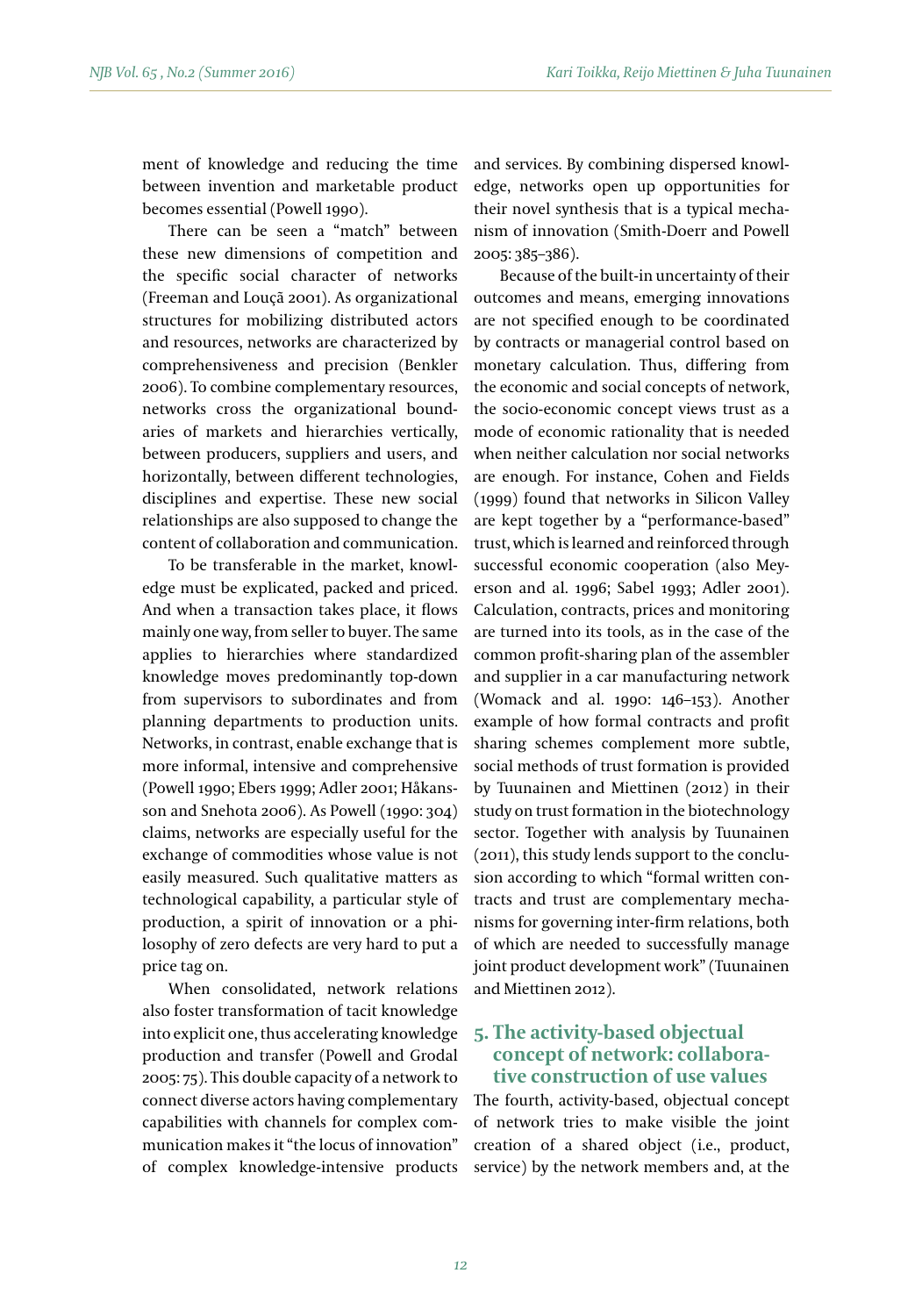same time, the network itself. To allow this, knowledge and data of the content of the network interaction needs to be provided. The data need to cover the process of product development from the emergence of the idea to the market introduction. In this sense, the object-oriented approach converges with empirical studies of innovation process and uses observations, interviews, documents and developmental interventions as data (Van de Ven and al. 1999; Miettinen and Hasu 2002).

Two theoretical traditions, actor network theory (ANT) and cultural-historical activity theory (CHAT), have contributed to the development of the objectual concept of network (Miettinen 1999; Spinuzzi 2008). ANT defines itself as relational materialism (Law 1994) or distributed monism (Latour 1993). Its methodological maxim is: "Follow the actors, both as they attempt to transform society and as they seek to build scientific knowledge or technological systems" (Callon and al. 1986: 4). CHAT, on the other hand, analyses human activity as object-oriented and mediated by artifacts. Although the two traditions have methodological affinities, namely antidualism and recognition of the key significance of material artifacts, they conceptualise the object and the network differently. ANT focuses on power and rhetoric, while CHAT concentrates on human agency, complementary cultural contributions by the network partners in object construction, as well as learning (Engeström and Escalante 1995; Miettinen 1998; 2014).

The early form and a forerunner of actor network theory, the sociology of translations, introduced the concepts of power and politics to characterise network relations. The concept of translation, adopted from the French philosopher Michel Serres, was defined in terms of "negotiations, (…) acts of persuasion and violence thanks to which an actor or force takes (...) authority to speak or act on behalf of another actor or force" (Callon and Latour 1981: 279). In this perspective, a spokesman, an entrepreneur or an innovator, enrol other actors into a network. He or she also transforms their interests and makes the participation in the network an obligatory point of passage for them. The actor-network theorists thus compare the spokesman of new technologies to Machiavelli's Prince "who is skillful of managing variable and unexpected social forces" (Callon and al. 1986: 7).

According to Latour (1992: 282) the new generalised principle of symmetry is "the most important philosophical discovery" of ANT. According to this principle, the same kind of treatment should be given to both human and non-human elements of the networks that are called actants (Callon 1986). Correspondingly, actor networks are characterised as heterogeneous networks of different kinds of actants, i.e., "techno-economic networks" (Callon 1991), "collectives of humans and non-humans", (Latour 1991) or "hybrid collectifs" (Callon and Law 1995).

From the viewpoint of activity theory, the symmetrical analysis of networks has three serious problems (Miettinen 1999). First, it does not provide any criteria for defining the nature and scope of actors in advance. A complete description of actants is needed for an explanation (Callon 1991: 155). However, in any innovation network the number of potential elements is almost unlimited. A sympathetic user of ANT expressed this problem by saying: "I found myself constantly overwhelmed by the number of actants that could be construed (…). In short, I was paralyzed by the choice of actants to follow (…)" (Rachel 1994: 810). Second, in empirical accounts of innovations, those speaking most loudly, typically innovators, managers and politicians, tend to be selected as the most important actants. Star (1991) called this a managerial or an entrepreneurial model of innovation and networks. Engineers, workers and users as well as technological elements tend to remain without voice and agency (Czarniawska 1997: 19). The third problem of ANT is its "complete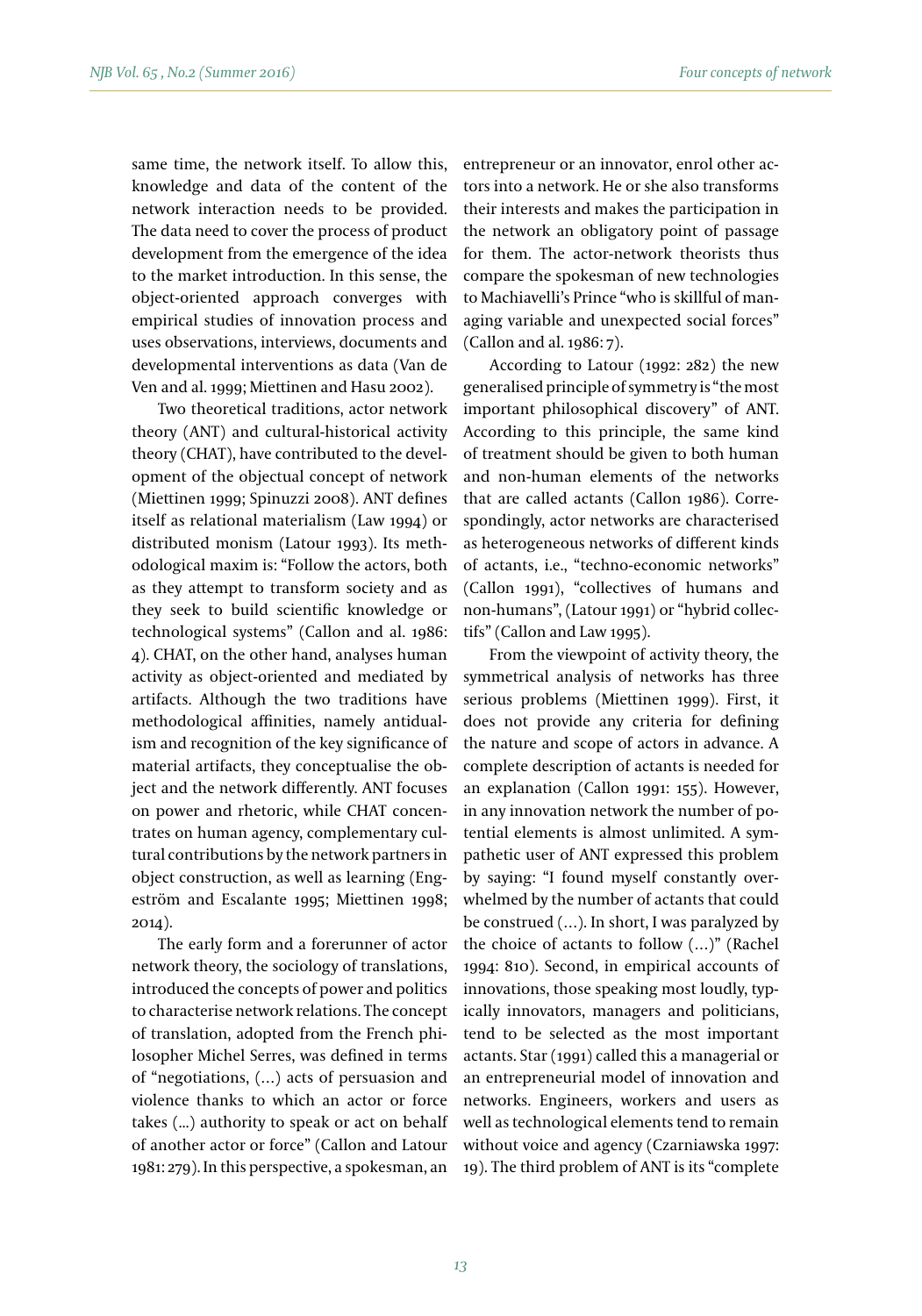indifference in providing a model of human competence" (Latour 1997: 4). ANT does, however, implicitly provide a theory of human competence, the competence of the prince in negotiating and exercising power. Although power and politics are important aspects of networking, this approach largely ignores the agency and motives of partners in networking, development of expertise, learning as well as the complementarity of resources and know-how in network construction.

Cultural-historical activity theory is based on the work of psychologist Lev Vygotsky (Vygotsky 1978; Engeström and al. 1999) who introduced the concept of cultural mediation which refers to the interaction between a human agent and the world mediated by tools and signs. The internalisation of cultural means (e.g., language, tool use) in joint activities constitutes the foundation of human thought and action. On the other hand, human actions, intentions and cognitive norms are objectified into cultural artifacts, namely concepts, instruments, methods and rules. The follower of Vygotsky, Aleksei N. Leont'ev (1978), argued further that individual actions are always formed in joint, collective activities, such as work organizations, characterised by division of labour and rules. Accordingly, the unit of analysis in studying human activity should be an activity system, a community of actors (or an organization) who has a joint object for its activity (Engeström 2014). Correspondingly, a network is analysed in terms of a network of human activity systems (e.g., work communities or organizations).

An object of activity understood as a motive, purpose or focus of engagement, is a driving force behind an activity.1 It is the "why" of an activity and is realised through construction of products and services that satisfy human needs. The object constructed together thus constitutes a central motive for collaborative activity. It drives the collaboration and supplies the stakeholders with a horizon for their future actions. Because objects are increasingly complex systems, different kinds of complementary expertise and resources need to be mobilised through network collaboration. In an activity theoretical perspective, the composition of the network changes during the object construction process, depending on what kind expertise is needed in different phases of problem solving (Miettinen 2000).

The intentionality and agency in collaborative object construction in networks is explained on two levels. First, a vision of a new object or use value, that is, technology or service, is projected to serve as a means of solving a functional problem or a contradiction of a societal or productive activity (Miettinen 2014). A classic example of this is the steam engine. It was originally developed at the turn of the 16th and 17th centuries as a pumping device to solve the aggravating problem of water concentration in coal mines (Seidel 1976). A more recent example of an object is an immunodiagnostic method based on fluorescence that was developed to solve various problems caused by the use of radioactive labels in diagnostic work (Miettinen 2000).

Second, the commitment of partners to a joint project needs to be explained. The reasons for different partners to collaborate are related to their emerging needs to expand their expertise, find new products, raw material or market, or resolve specific problems evolving in their activities (Miettinen 1998). In providing an explanation of the emergence of collaborative agency, Miettinen (2014) has

<sup>1)</sup> Both Russian and German languages have separate words for an object ('objekt' in both languages) that is an existing material thing and an object of activity (predmet, Gegenstand), that is an object of conscious transformation by humans able of resisting the projections of the humans. In the English language, the term object is used for both meanings, which is a cause for confusion.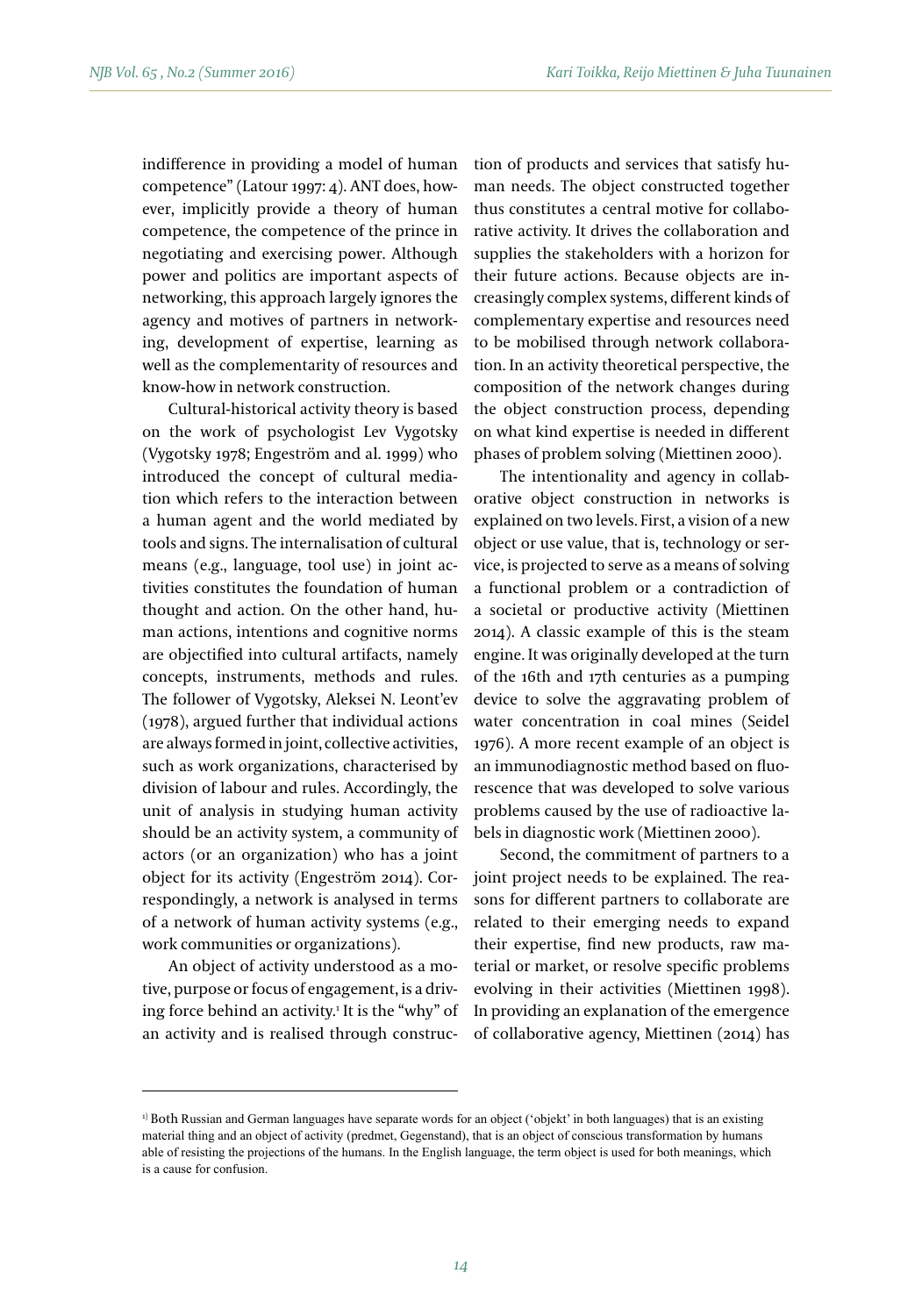developed the concept of creative encounter, which is an event or a process in which two or more persons representing different organisations meet face-to-face and recognise the complementarity of their expertise and resources for the creation of a new artifact that can solve a problem in a human activity. A creative encounter thus leads to the emergence of a collaborative agency, which assumes the form of a joint project.

Activity-theoretical studies on object-oriented product development networks have uncovered two dimensions that have not been in focus of the other approaches. First, instead of seeing networks as structures with homogenic ties, activity theory analyses networks in terms of historically formed layers of relations that evolve during object-related collaboration (Miettinen and al. 2008). The nature of interaction within these layers varies from joint object construction in product development to contract-based routine collaboration and to non-active, latent relationships that can be re-activated whenever ideas about new projects emerge (Starkey and al. 2000; Tuunainen and Miettinen 2012).

Second, activity-theoretical analyses have shown that different forms of collaboration coexist and change during product development processes. As product development turns into commercialisation and marketing phases, the early use-value-oriented trust and expertise-based networks tend to be replaced by exchange-value-oriented market and hierarchical relations. An example of this is the development of the Phusion enzyme analysed by Tuunainen and Miettinen (2012). The case of Delfia technology, on the other hand, shows that this qualitative transformation of network relations is not always straightforward. In this case, the owner prohibited a biotechnology firm from producing novel diagnostic kits as they did not fit into the owner's main lines of products and because it, therefore, did not have marketing channels to distrib-

ute them (Miettinen 2000). In the same case example, an early trust-based professional collaboration between key partners ended up in a bitter dispute about the recognition of inventive novelty and of the share of returns generated by selling the new product, an issue which destroyed the successful collaboration network.

An important analytical capacity of the objectual concept of network is that it facilitates understanding of emerging forms of networks, such as Internet-mediated open source communities and transnational networks of civil society organizations. Linux and Wikipedia are paradigmatic examples of the former. Research that analyses open source software development (e.g., Weber 2004; Benkler 2006) has shown that the commitment of contributors in these projects can best be explained by the use-value qualities of the object: the contributors in networks are constructing better tools for themselves and other users. Also von Hippel (2005) provides examples of product development processes by user communities in multiple areas such as software, medical innovation, library systems, and sports. Recently, user-run Internet forums, such as those related to energy-related heat pumps, have shown that people come together in networks for the purpose of exchanging information, providing peer support, comparing use experiences, and suggesting improvements to the devices in use (Hyysalo and al. 2013). Thus, these kinds of networks are not based on close social ties or contracts but are driven by shared objects and problems of their use.

Another recent phenomenon is the transnational networking among civil society organizations (Evans 2008). An example of these kinds of networks is the co-operation between Rainforest Action Network (California), Environmental Paper Network Europe, Siemenpuu Foundation (Finland), and the Jikalahari rainforest protection network in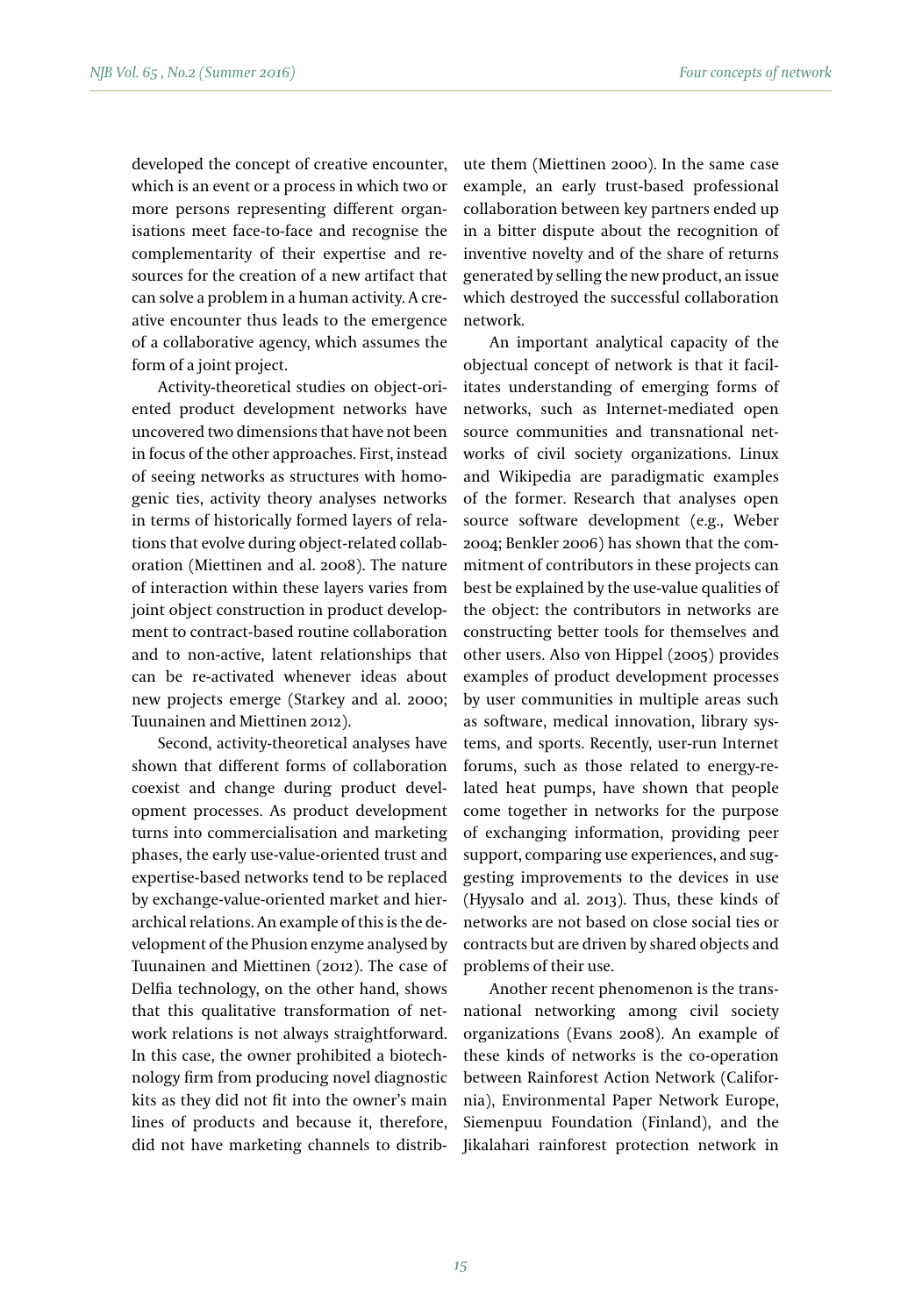the Riau region in Indonesia.<del>'</del> These organizations collaborate and coordinate their actions in campaigns with several specific objects, such as resisting the conversion of rainforests into oil palm plantations for the pulp and paper industry. The campaign works against climate change and defends the rights of local communities and the distraction of wildlife habitats. The aforementioned and other organizations (WWF, Greenpeace, Bankwatch) participate in the network to provide their expertise and connections to advance the objectives of the campaign. It is evident that these kinds of networks differ from business networks since the use values being pursued—social and ecological sustainability are ethical, ideological and political in nature. The "networks for alternative globalization" (Evans 2008) thus constitute an interesting, emergent type of activity, in the analysis of which the other network concepts can hardly play significant role.

### **Conclusion**

The four concepts of network discussed in this paper attempt to reveal the specificity of networks as a part of economic and social activities. The concepts discern the essential features of networks in different ways and prepare the way for the study of networks with dissimilar methods and data. They also provide contradictory accounts of some of the key dimensions in network collaboration, such as the historicity of networks and the nature of sociality and trust in network interaction. The following Table sums up the key features, similarities, and differences between the network concepts.

When it comes to the basic understanding of the network, different concepts provide alternative theoretical lenses: the economic concept defines the network as an organizational form designed to economize on transaction costs, social as an extra-economic relation embedded in trust and reciprocity, socio-economic as a combination of complementary resources in innovation and activity-based objectual concept as historically evolving object-oriented collaboration. The typical units of analysis correspond with these theoretical perspectives and range from economic calculations to social connections, innovation processes, and interconnections among innovators, users, and civil society organizations. As far as the historicity is concerned, the first two concepts suggest that networks embody an unchanging, transhistorical content, while the latter two regard networks as historically emerging forms of organizing production and political action. Finally, trust and sociality play a different role in each of the network concepts. In the economic concept, trust and sociality are subsumed into the calculativeness of the economic actors and consolidated by formal contracts and legal sanctions. The social concept finds trust to be a foundational phenomenon and suggests that it develops through extra-economic social relations. The socio-economic concept takes trust as a basic "coordination mechanism" of networks and sees it as a "performance-based" phenomenon, which emerges within economic activity. Finally, the objectual concept agrees with this and finds the shared use-value-oriented motives of collaboration and the complementary expertise of the partners as important foundations of trust. In transnational networks of civil society organizations, moral and political values also provide a strong foundation for trust.

The different concepts of network are partly an outcome of the methodology used

<sup>&</sup>lt;sup>2)</sup> Rainforest action network (RAN) was established in 1985 as a nonprofit public benefit corporation to conduct research and educate the public about environmental issues. Its mission is to "campaign for the forests, their inhabitants and the natural systems" (Rainforest Action Network 2016).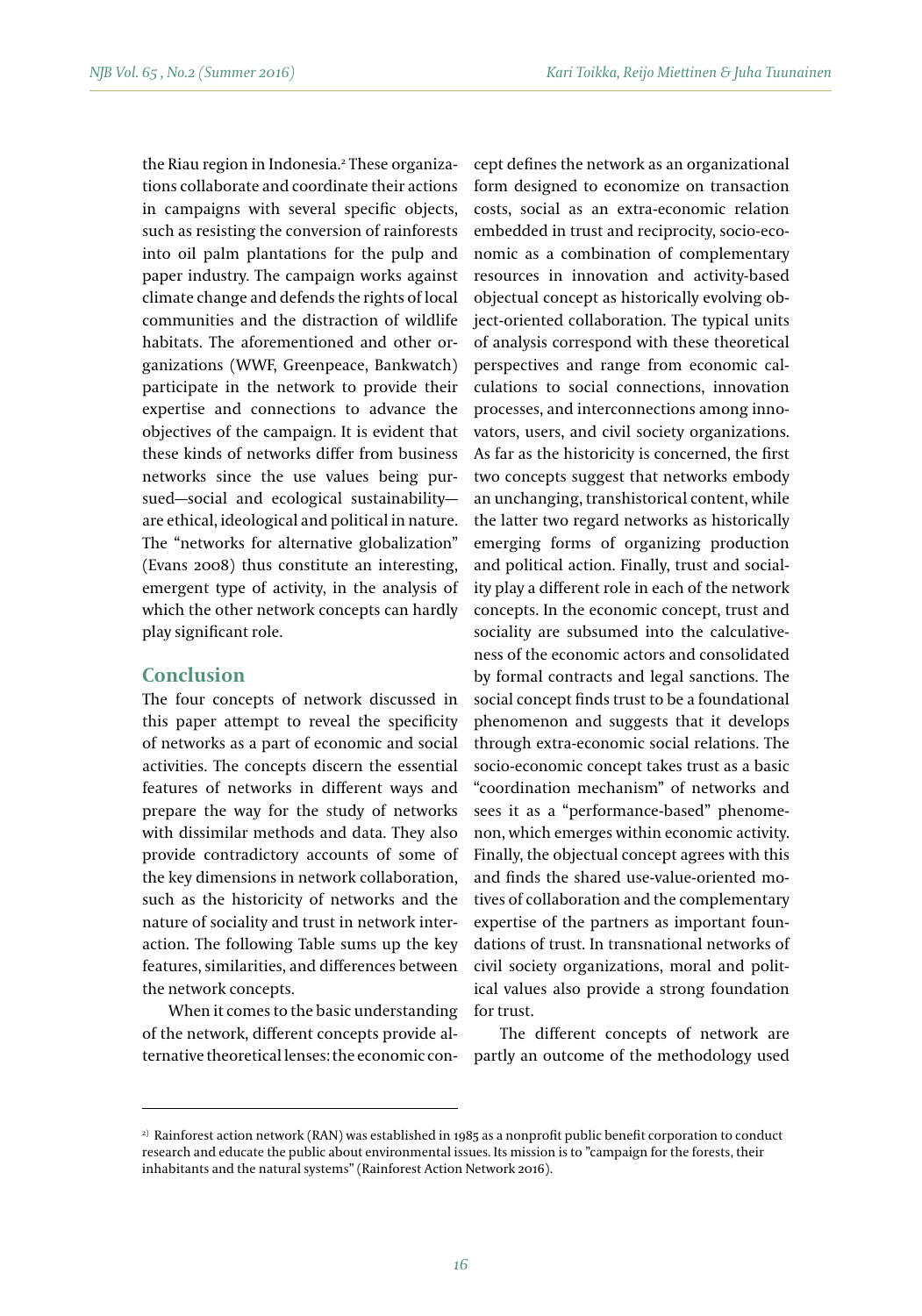|  |  | Table. Key features of the four concepts of network. |
|--|--|------------------------------------------------------|
|--|--|------------------------------------------------------|

| <b>CONCEPT OF</b><br><b>NETWORK</b>                  | <b>BASIC</b><br><b>UNDERSTANDING</b><br><b>OF NETWORK</b>                                                                          | <b>TYPICAL UNIT</b><br><b>OF ANALYSIS</b><br><b>IN EMPIRICAL</b><br><b>RESEARCH</b>                                                                                        | <b>HISTORICITY</b>                                                                                               | <b>NATURE OF SOCIALITY</b><br><b>AND SOURCES</b><br><b>OF TRUST</b>                                          |
|------------------------------------------------------|------------------------------------------------------------------------------------------------------------------------------------|----------------------------------------------------------------------------------------------------------------------------------------------------------------------------|------------------------------------------------------------------------------------------------------------------|--------------------------------------------------------------------------------------------------------------|
| <b>ECONOMIC</b>                                      | A form of organization<br>selected on the basis of<br>economizing on transac-<br>tion costs                                        | Calculations in forming<br>a contract                                                                                                                                      | Transhistorical: oppor-<br>tunism and bounded<br>rationality are charac-<br>teristic of all economic<br>behavior | Excluded from economic<br>behavior                                                                           |
| <b>SOCIAL</b>                                        | Embeddedness in<br>trust-based unofficial<br>social relationships                                                                  | Personal networks as<br>a source of knowledge<br>and resources                                                                                                             | Transhistorical: embed-<br>dedness is characteris-<br>tic of all human societies                                 | Trust between partners<br>emerges from personal<br>interaction in social acti-<br>vities outside the economy |
| SOCIO-<br><b>ECONOMIC</b>                            | Historically new form of<br>sociality within econo-<br>mic collaboration cha-<br>racteristic to innovation<br>and new technologies | Evolution of network<br>structures in new fields<br>of technology                                                                                                          | Specific organizational<br>form of information te-<br>chnological revolution/<br>knowledge society               | Performance-based trust<br>within economy                                                                    |
| <b>ACTIVITY-</b><br><b>BASED</b><br><b>OBJECTUAL</b> | Historically evolving<br>object-oriented collabo-<br>ration in product deve-<br>lopment and use, and in<br>political activity      | Innovation process<br>and trajectory of<br>product-development<br>collaboration, user<br>communities, and<br>transnational networks<br>of civil society orga-<br>nizations | Organizational form<br>of high-technology /<br>cognitive capitalism<br>and alternative global<br>qovernance      | Object and competen-<br>ce-based trust, shared<br>motive as well as ideologi-<br>cal and moral commitment    |

in the empirical studies on networks. These methodologies entail the ways in which networks are analytically delimited, the kinds of empirical data used, how that data is analyzed as well as how the results are presented. Economic and social concepts of network are often based on case examples. The community of New York diamond dealers, for instance, is a case which was used both to support (Granovetter 1985) and refute (Williamson 1993) the thesis of social embeddeness.

The socio-economic concept, in turn, regards networks as trust-based organizational forms that are alternative to markets and hierarchies. They enable the transfer of knowledge between partners and foster the combination of complementary capabilities. However, in using data of firms' contracts and analyzing the frequency of contractual relations to uncover changes in network structures, it shares the abstractness of social network analysis by

presenting the network structures in graphical form, based on the number of ties between the nodes (e.g., Powell and al. 1999). This methodology does not allow for a detailed analysis of the specificity of the networks, content of interaction between the partners or learning and formation of trust between them.

Finally, the activity-based objectual concept of network directs attention to the development of a product, the historical trajectory of innovation or a project, and particular histories of the collaborative relationships. In line with these units of analysis, the approach combines documents with interviews in addition to ethnographical observations of actual situations of collaboration (Miettinen and Hasu 2002). Its methodological approach is oriented towards overcoming the structural bias embodied in social network analysis. It is also capable of revealing collaborative rela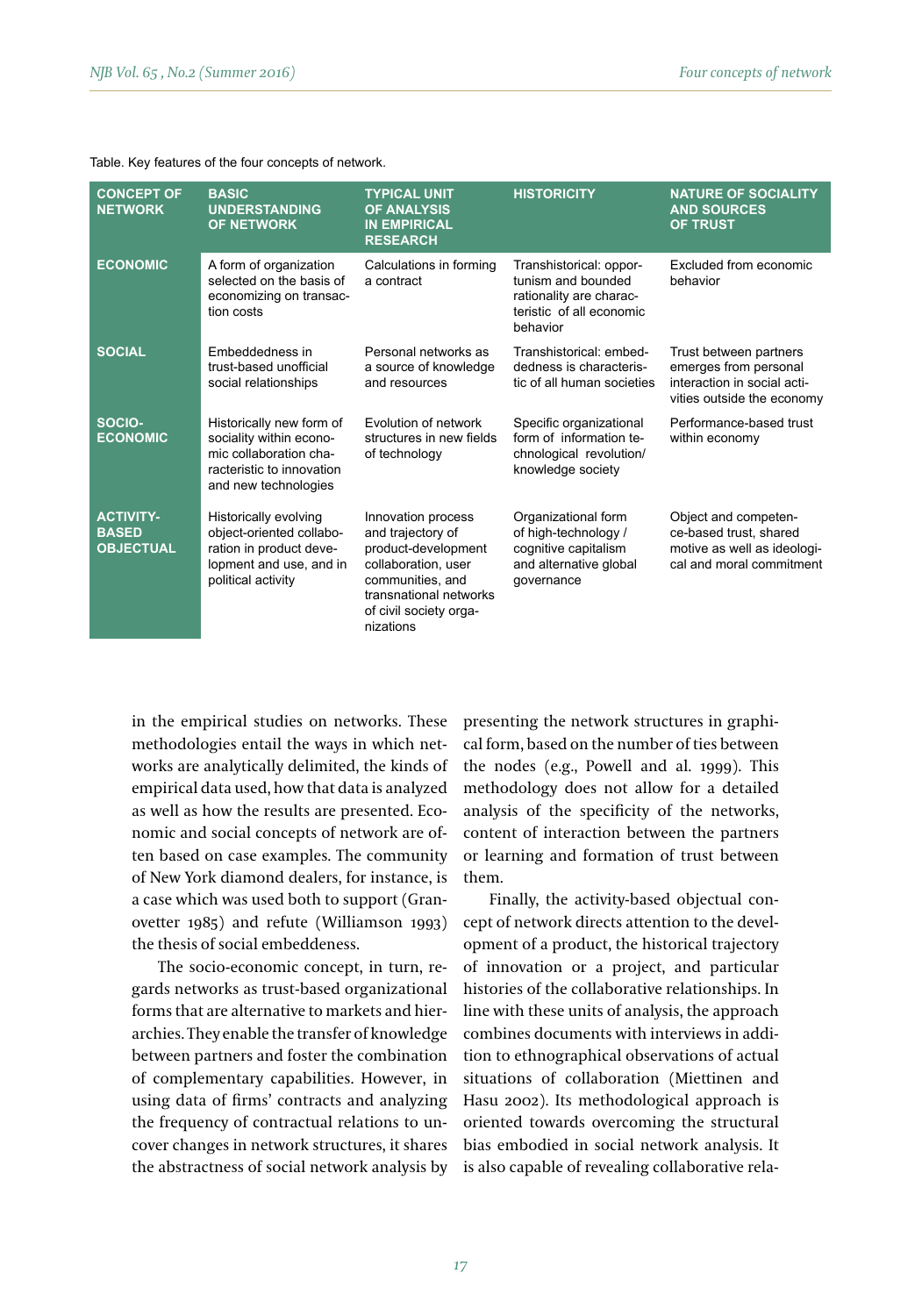tions that are not based on formal contracts (Tuunainen and Miettinen 2012), analyzing contributions by the main actors in different phases of joint work as well as addressing the qualitative changes in the network collaboration (Miettinen and al. 2008).

Although the four concepts of network are based on different presumptions and units of analyses, on the methodological level they could provide complementary research approaches. Already now, some representatives of the socio-economic concept have applied the methods of social network analysis to understand the development of high-tech industries in different regions. In future, the regional mapping of industrial networks could be combined with case-based analytical approaches of the objectual concept of network, too. This research approach could proceed in two phases: First, regional interfirm linkages based on contractual data could be mapped by using social network analysis. Second, the most important network clusters identified could be subjected to case-based qualitative and historical analysis with the help of the objectual concept of network. An example of research along these lines of development is provided by Cambrosio and others (2004).

On the basis of the present paper, three challenges for future research can be formulated. First, as suggested above, integrated research on networking is needed to overcome the theoretical and methodological limitations of individual approaches. This kind of research could combine structural analysis of networks with historical understanding of their formation and change as well as pursue an ongoing ethnographical analysis of key collaborative relations present in them. Second, there is a need for a deeper understanding about the nature of Internet-based technology or product-related forums so as to discern their specific characteristics in relation to more traditional types of networks. The research focusing on these might provide a fruitful basis for analyzing their characteristics; for instance, in terms of objectual networks or, perhaps, communities and platforms of technology-based activities. Third, the emergence of new transnational networks of civil society organizations that seek to strengthen global democracy against neoliberal governance is an interesting opportunity for network research. Challenging the established corporate activities, these kinds of networks put pressure on firms to become engaged in what has been termed as corporate social responsibility and might thus open up an avenue to form linkages between distinct literatures, such as those of business economics, management studies, and moral and political theories.

Finally, the managerial implications emerging from the study are threefold. First, the paper suggests that a differentiated understanding of the historical layers of firm networks may contribute to strategic management of a company. To put it briefly, managers should regard the firm's previous partnerships as latent layers of network that can be re-activated in relevant future situations to address emerging contextual contingencies or opportunities. Second, the studies based on the objectual concept of network have identified typical challenges firms may encounter in different phases of product development collaboration. On that basis, actions to nurture and maintain trust-based collaborative relations can be defined. Third, the objectual concept of network underlines the managerial need to optimize the conditions for creative encounters. In practice, this requires deliberate actions by the use of which key employees of a firm expose themselves to representatives of other organisations and professional communities so as to open up a possibility for the recognition of complementary expertise and resources the firms in question may possess for instance, to create new products. Based on such encounters, new collaborative product development projects may emerge.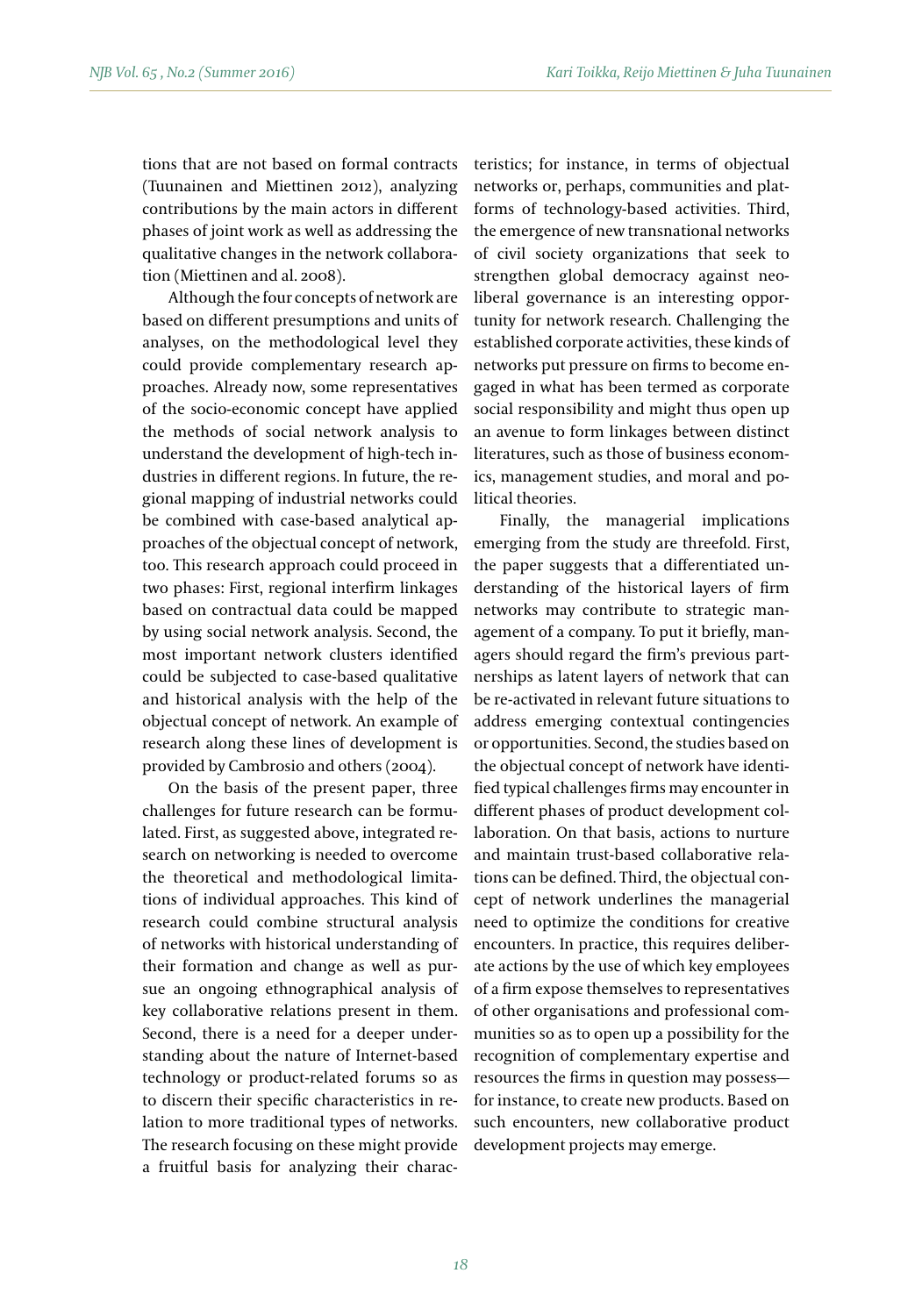### **References**

- Adler, P. (2001). Market, hierarchy and trust: the knowledge economy and the future of capitalism, *Organization Science 12:2, 215-234*.
- Adler, P. and Kwon, S.-W. (2002) Social capital: prospects for a new concept. *Academy of Management Review 27:1, 17-40.*
- Albert, S. and Whetten, D.A. (1985). Organizational identity. In Cummings, L.L. and Staw, B.M. (eds), *Research in Organizational Behavior 7. JAI Press, 263-295.*
- Barney, J. (1991). Firm resources and sustained competitive advantage. *Journal of management 17:1, 99-120.*
- Barringer, B.R. and Harrison, J.S. (2000). Walking a tightrope: creating value through interorganizational relationships. *Journal of Management 26:3, 367-403.*
- Benkler, Y. (2006). *The Wealth of Networks*. Yale University Press.
- Burt, R. (1992). *Structural Holes.* Cambridge University Press.
- Burt, R. (2001). Structural holes versus network closure as social capital. In Lin, N., Cook, K. and Burt, R. (eds), *Social Capital: Theory and Research.* Aldine de Gruyter, 31-56.
- Callon, M. (1986). The sociology of actor-network: the case of electric vehicle. In Callon, M., Law, J. and Rip, A. (eds), *Mapping the Dynamics of Science and Technology. Sociology of Science in the Real World. The Macmillan Press, 19-34.*
- Callon, M., Law, J. and Rip, A. (1986). How to study the force of science? In Callon, M., Law, J. and Rip, A. (eds), *Mapping the Dynamics of Science and Technology. Sociology of Science in the Real World.* The Macmillan Press, 3-18.
- Callon, M. (1991). Techno-economic networks and irreversibility. In Law, J. (ed), *A Sociology of Monsters: Essays on Power, Technology and Domination.* Routledge and Kegan Paul, 132-161.
- Callon, M. and Latour, B. (1981). Unscrewing the big Leviathan: how actors macro-structure reality and how sociologists help them to do so. In Knorr-Cetina K. and Cicourel, A. (eds), *Toward an Integration of Micro and Macrosociologies.* Routledge and Kegan Paul, 277-303.
- Callon, M. and Law, J. (1995). Agency and the hybrid collectif. *South Atlantic Quarterly 94: 481- 507.*
- Cambrosio, A., Keating, P. and Mogoutov, A. (2004). Mapping collaborative work and innovation in biomedicine: a computer-assisted analysis of antibody reagent workshops. *Social Studies of Science 34:3, 325-364.*
- Castells, M. (2000). *The Rise of the Network Society.* Blackwell.
- Castells, M. (2004). Informationalism, networks, and the network society: a theoretical blueprint. In M. Castells (ed.), *The Network Society: a Cross-cultural Perspective.* Edward Elgar, 3-43.
- Cohen, S.S. and Fields, G. (1999). Social capital and capital gains in Silicon Valley. *California Management Review 41:2, 108-130.*
- Cropanzano, R. and Mitchell, M.S. (2005). Social exchange theory: an interdisciplinary review. *Journal of Management 31:6, 874-900.*
- Czarniawska, B. (1997). On the imperative and impossibility of polyphony in organization studies. Paper presented in the European Institute for Advanced Studies in Management Conference "Organizing in a Multi-voiced World". 4-6 June 1997, Leuven, Belgium.
- DeBresson, C. and Amasse, F. (1991). Network of innovators: a review and introduction to the issue. *Research Policy 20:5, 363-379.*
- DiMaggio, P. (1994). Culture and economy. In Smelser, N.J. and Swedberg, R. (eds), *The Handbook of Economic Sociology.* Princeton University Press, 27-57.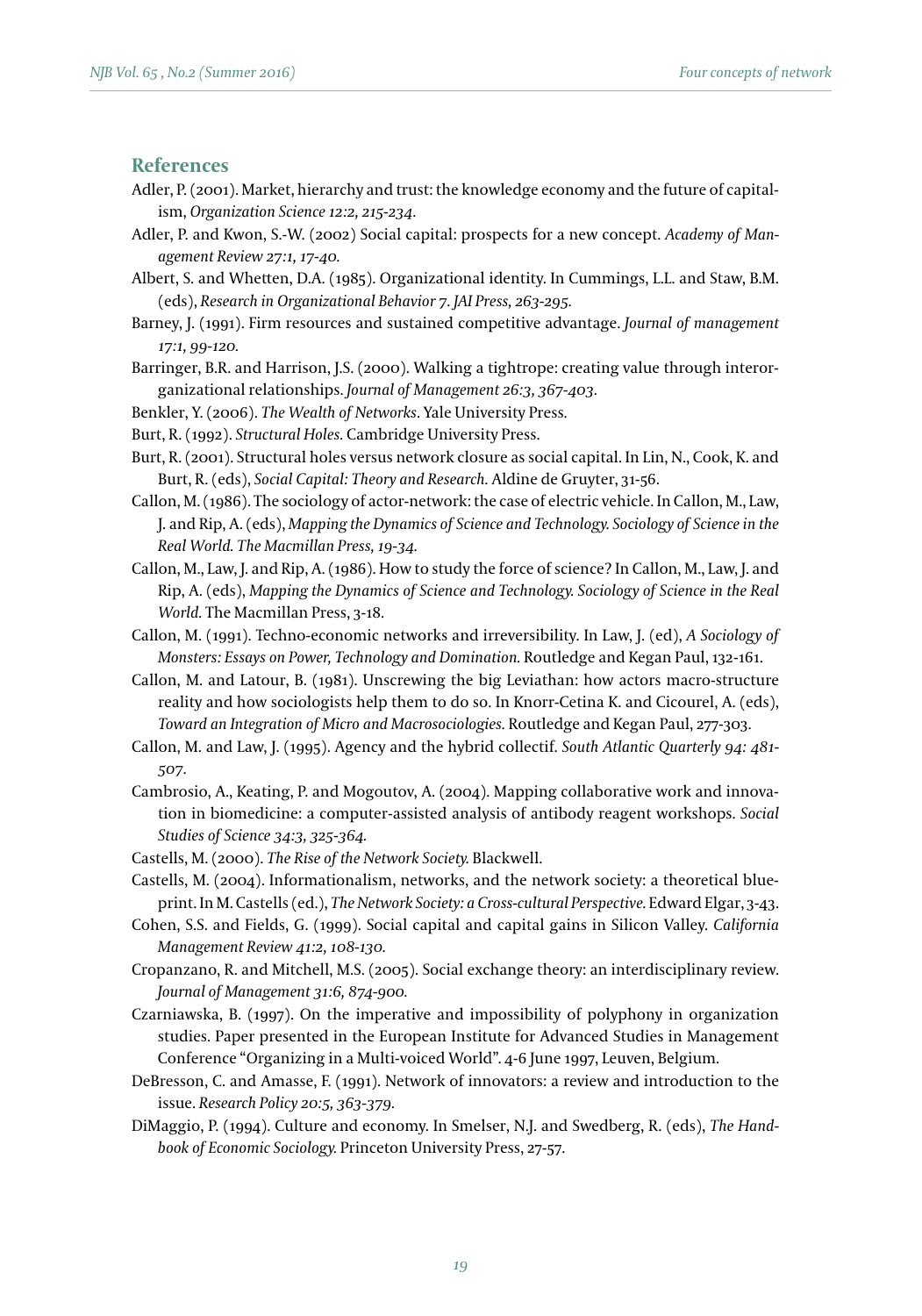Ebers, M. (1999). Explaining inter-organizational network formation. In Ebers M. (ed), *The Formation of Inter-organizational Networks*. Oxford University Press, 3-40.

Emerson, R.M. (1976). Social exchange theory. *Annual Review of Sociology 2:1, 335-362.*

- Engeström, Y. (2014). *Learning by Expanding: An Activity-theoretical Approach to Developmental Research*. Second Edition. Cambridge University Press.
- Engeström, Y. and Escalante, V. (1995). Mundane tool or object of affection? The rise and fall of Postal Buddy. In Nardi, B.A. (ed), Context and Consciousness: Activity Theory and Human-computer Interaction. The MIT Press, 335-373.
- Engeström, Y., Miettinen, R. and Punamäki. R.-L. (1999). *Perspectives on Activity Theory. Cambridge University Press.*
- Evans, P. (2008). Is an alternative globalization possible? *Politics & Society 36:2, 271-305.*
- Freeman, C. (1991). Network of innovators: a synthesis of research issues. *Research Policy 20:5, 499-514.*
- Freeman, C. and Louçã, F. (2001). *As Time Goes By: From the Industrial Revolutions to the Information Revolution*. Oxford University Press.
- Gintis, H., Bowles, S., Boyd, R. and Fehr, E. (2005). *Moral Sentiments and Material Interests: The Foundations of Cooperation in Economic Life.* The MIT Press.
- Granovetter, M. (1973). The strength of weak ties. *American Journal of Sociology 78:6, 1360-80.*
- Granovetter, M. (1985). Economic action and social structure: the problem of embeddedness. *American Journal of Sociology 91:3, 481-510.*
- He, H. and Brown, A.D. (2013). Organizational identity and organizational identification: a review of the literature and suggestions for future research. *Group and Organization Management 38:1, 3-35.*
- Hillman, A.J., Withers, M.C. and Collins, B.J. (2009). Resource dependency theory: a review. *Journal of Management 35:6, 1404-1427.*
- von Hippel, E. (2005). *Democratizing Innovation.* The MIT Press.
- Hirschman, A. (1992). *Rival Views of Market Society and Other Recent Essays*. Harvard University Press.
- Hobday, M., Rush, H. and Tidd, J. (2000). Innovation in complex products and systems. *Research Policy* 29:7-8, 793-804.
- Håkansson, H. and Snehota, I. (1989). No business is an island: the network concept of business strategy. *Scandinavian Journal of Management 5:3, 187-200.*
- Hyysalo, S., Juntunen, J.K. and Freeman, S. (2013). Internet forums and the rise of the inventive energy user. *Science & Technology Studies 26:1, 35-51.*
- Krippner, G. (2001). The elusive market: embeddedness and the paradigm of economic society. *Theory and Society 30:6, 775-810.*
- Lambe, C.J., Wittmann, C.M. and Spekman, R.E. (2001). Social exchange theory and research on business-to-business relational exchange. *Journal of Business-to-Business Marketing 8:3, 1-36.*
- Latour, B. (1991). Technology is society made durable. In Law, J. (ed), *A Sociology of Monster: Essays on Power, Technology and Domination.* The Sociological Review Monograph 38: 103-132.
- Latour, B. (1992). One turn after the social turn. In McMullin, E. (ed), *The Social Dimensions of Science.* University of Note Dame Press, 272-294.
- Latour, B. (1993). *We Have Never been Modern.* Harvester.
- Latour, B. (1997). *On Actor-network Theory: A Few Clarifications plus More than a Few Complications.* Retrieved from http://www.bruno-latour.fr/sites/default/files/P-67%20ACTOR-NETWORK.pdf (2 June 2015).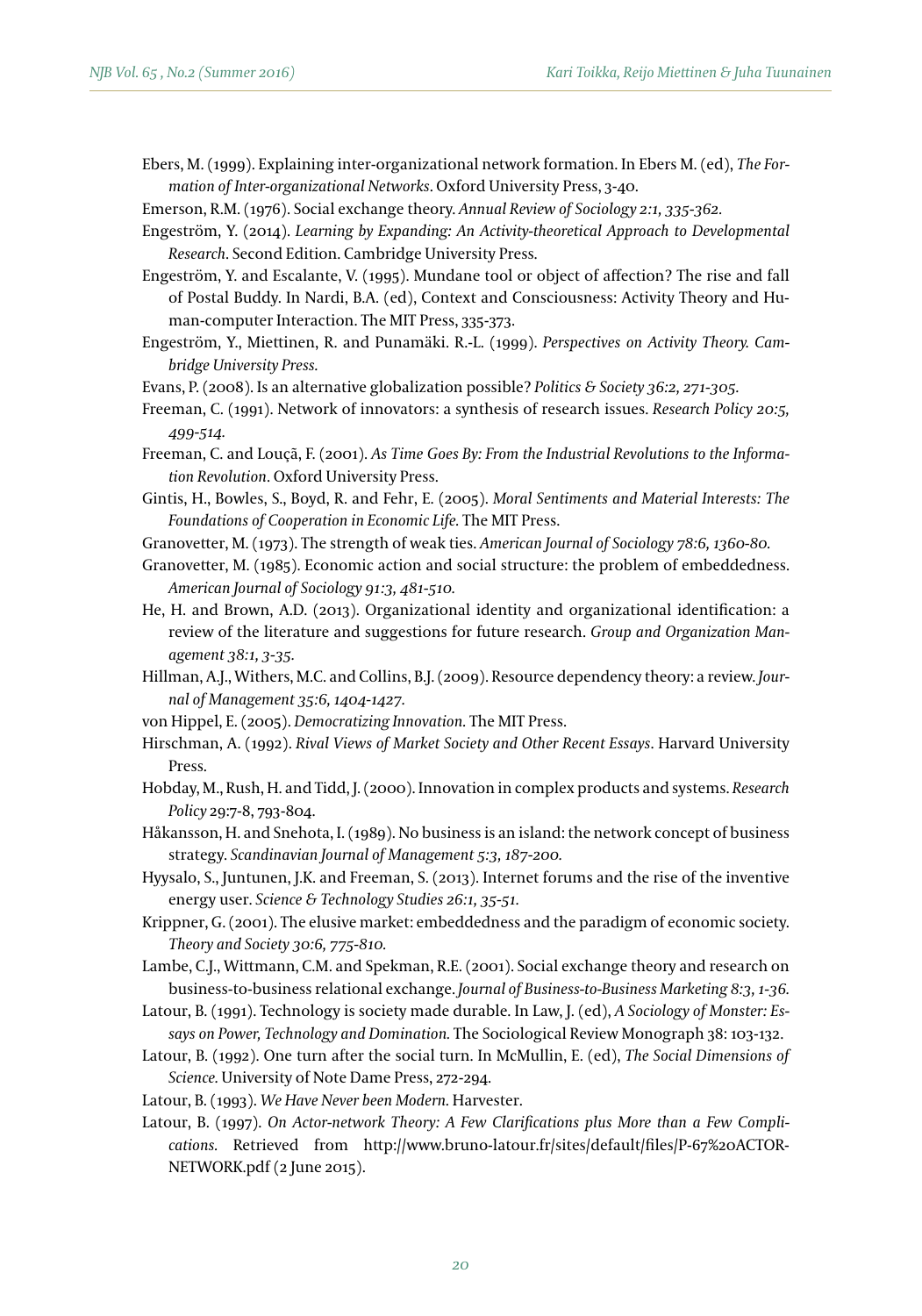Law, J. (1994). *Organizing Modernity.* Blackwell.

Leont'ev, A.N. (1978). *Activity, Consciousness, and Personality.* Prentice-Hall.

Lohr, S. (1982). When money doesn't matter in Japan. *New York Time*s, 30 December 1982.

- Macaulay, S. (1963). Non-contractual relations in business: a preliminary study. *American Sociological Review 28:1, 55-67.*
- Malatesta, D. and Smith, C.R. (2014). Lessons from resource dependence theory for contemporary public and nonprofit management. *Public Administration Review* 74:1, 14-25.
- Meyerson, D., Weick, K. and Kramer, R.M. (1996). Swift trust and temporary groups. In Kramer, R.M. and Tyler, T.R. (eds), *Trust in Organizations: Frontiers of Theory and Research*. Sage, 166- 195.
- Miettinen, R. (1998). Object construction and networks in research work: the case of research on cellulose degrading enzymes. *Social Studies of Science 38: 423-463.*
- Miettinen, R. (1999). The riddle of things: activity theory and actor network theory as approaches of studying innovations. *Mind, Culture, and Activity 6: 170-195.*
- Miettinen, R. (2000). *The Problem of Creativity in Technology Studies: Invention as Artifact Construction and Culturally Distributed Work.* Center for Activity Theory and Developmental Work Research, Working Papers 23/2000. University of Helsinki.
- Miettinen, R. (2014). Creative encounters, collaborative agency, and the extraordinary act of the meeting of a need and an object. In Sannino, A.-L. and Ellis, V. (eds), *Learning and Collective Creativity.* Routledge, 158-176.
- Miettinen, R. and Hasu, M. (2002). Articulating user needs in collaborative design: towards an activity-theoretical approach. *Computer Supported Collaborative Work 11:1-2, 129-151.*
- Miettinen, R., Lehenkari, J. and Tuunainen, J. (2008). Learning and networks in product development: how things work for human use. *Management Learning 39: 2, 203-219.*
- Nohria, N. (1992). Introduction: is a network perspective a useful way of studying organizations? In Nohria, N. and Eccles, R. (eds), *Networks and Organizations: Structure, Form, and Action*. Harvard Business School Press, 1-22.
- OECD (1998). *Technology, Productivity and Job Creation. Best Policy Practices. OECD.*
- Powell, W.W. (1990). Neither market nor hierarchy: network forms of organization. *Research in Organizational Behavior 12: 295-336.*
- Powell, W.W. and Brantley, P. (1992). Competitive cooperation in biotechnology: learning through networks? In Nohria, N. and Eccles, R. (eds), *Networks and Organizations: Structure, Form and Action. Harvard Business School Press, 366-394.*
- Powell, W.W. and Grodal, S. (2005). Networks of innovators. In Fagerberg, J., Mowery, D.C. and Nelson, R.R. (eds), *The Oxford Handbook of Innovation.* Oxford University Press, 56-85.
- Powell, W.W., Koput, K. W. and Smith-Doerr, L. (1996). Interorganizational collaboration and the locus of innovation: networks of learning in biotechnology. *Administrative Science Quarterly 41:1, 116-145.*
- Powell, W.W., Koput, K.W., Smith-Doerr, L. & Owen-Smith, J. (1999). Network position and firm performance: organizational returns to collaboration in the biotechnology industry. *Research in the sociology of organizations 16, 129–159.*
- Putnam, R. (2000). *Bowling Alone: The Collapse and Revival of American Community.* Simon and Schuster.
- Rachel, J. (1994). Acting and passing, actants and passants, action and passion. *American Behavioral Scientist 37:6, 809-823.*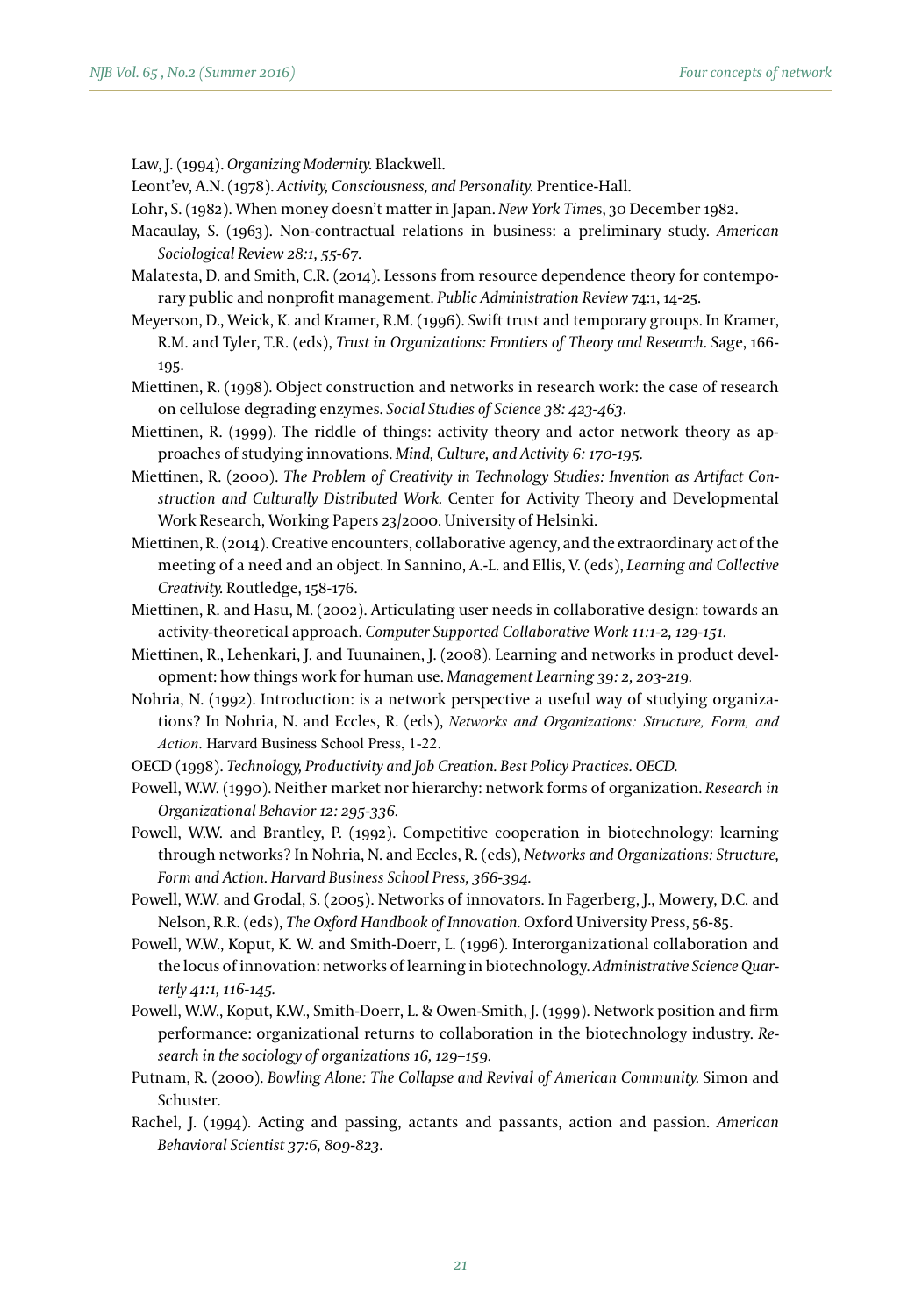Rainforest Action Network (2016). Mission & strategy. Retrieved from http://www.ran.org/ our\_mission (25 January 2016).

Rossignoli, C. and Ricciardi, F. (2015). *Inter-organizational relationships: towards a dynamic model for understanding business network performance.* Springer.

- Sabel, C. (1993). Studied trust: building new forms of cooperation in a volatile economy. In Swedberg, R. (ed), *Explorations in Economic Sociology.* Russell Sage Foundation, 104-144.
- Saxenian, A.-L. (2000). The origins and dynamics of production networks in Silicon Valley. In Kenney, M. (ed), *Anatomy of an Innovative Region: Understanding Silicon Valley*. Stanford University Press, 141-162.
- Sayer, A. (2000). Moral economy and political economy. *Studies in Political Economy* 61: 79-104.
- Seidel, R. (1976). *Denken. Psychologiche Analyse der Entstehung und Lösung von Problemen.* Campus Verlag.
- Scott, J.P. (2000). *Social Network Analysis: A Handbook.* Sage.
- Seligman, A. (1997). *The Problem of Trust.* Princeton University Press.
- Sennett, R. (1998). *The Corrosion of Character: The Personal Consequences of Work in the New Capitalism.* Norton.
- Simon, H. (1957). Models of Man, Social and Rational: *Mathematical Essays on Rational Human Behavior in a Social Setting.* John Wiley and Sons.
- Smith-Doerr, L. and Powell, W.W. (2005). Networks and economic life. In Smelser, N. and Swedberg, R. (eds), *The Handbook of Economic Sociology.* Princeton University Press, 368-402.
- Spinuzzi, C. (2008). Network: theorizing knowledge work in telecommunications. Cambridge University Press.
- *Star, S.L. (1991).* Power, technology and the phenomenology of conventions: on being allergic to onions. In Law, J. (ed), *A Sociology of Monsters: Essays on Power, Technology and Domination.*  Sociological Review Monograph Series 38. Routledge and Kegan Paul, 26-56.
- Starkey, K.N., Barnar, C. and Tempest, S. (2000). Beyond networks and hierarchies: latent organizations in the UK television industry. *Organization Science 11: 299-305.*
- Stinchcombe, A. (1990). Organizations, occupations, and markets: weak structural data. *Contemporary sociology 19:3, 380-382.*
- Thompson, G. (2003). *Between Hierarchies and Markets: The Logic and Limits of Network Forms of Organization.* Oxford University Press.
- Tuunainen, J. (2011). The emergence of perceived trust and distrust: the case of a small Finnish pharmaceutical company. *International Journal of Technoentrepreneurship 2:3-4, 345-361.*
- Tuunainen, J. and Miettinen, R. (2012). Building trust in research-based product development collaboration. *International Journal of Innovation Management 16:4.*
- Uzzi, B. (1996). The sources and consequences of embeddedness for the economic performance of organizations: the network effect. *American Sociological Review 61:4, 674-698.*
- Uzzi, B. (1999). Embeddedness in the making of financial capital: how social relations and networks benefit firms seeking financing. *American Sociological Review 64: 4, 481-505.*
- Victor, B. and Boynton, A.C. (1998). *Invented Here: Maximizing Your Organization's Internal Growth and Profitability.* Harvard Business School Press.
- Van de Ven, A., Polley, D.E., Garud, R. and Venkataraman, S. (1999). *The Innovation Journey.*  Oxford University Press.
- Vygotsky, L. S. (1978). Mind in Society: *The Development of Higher Psychological Processes.* Harvard University Press.